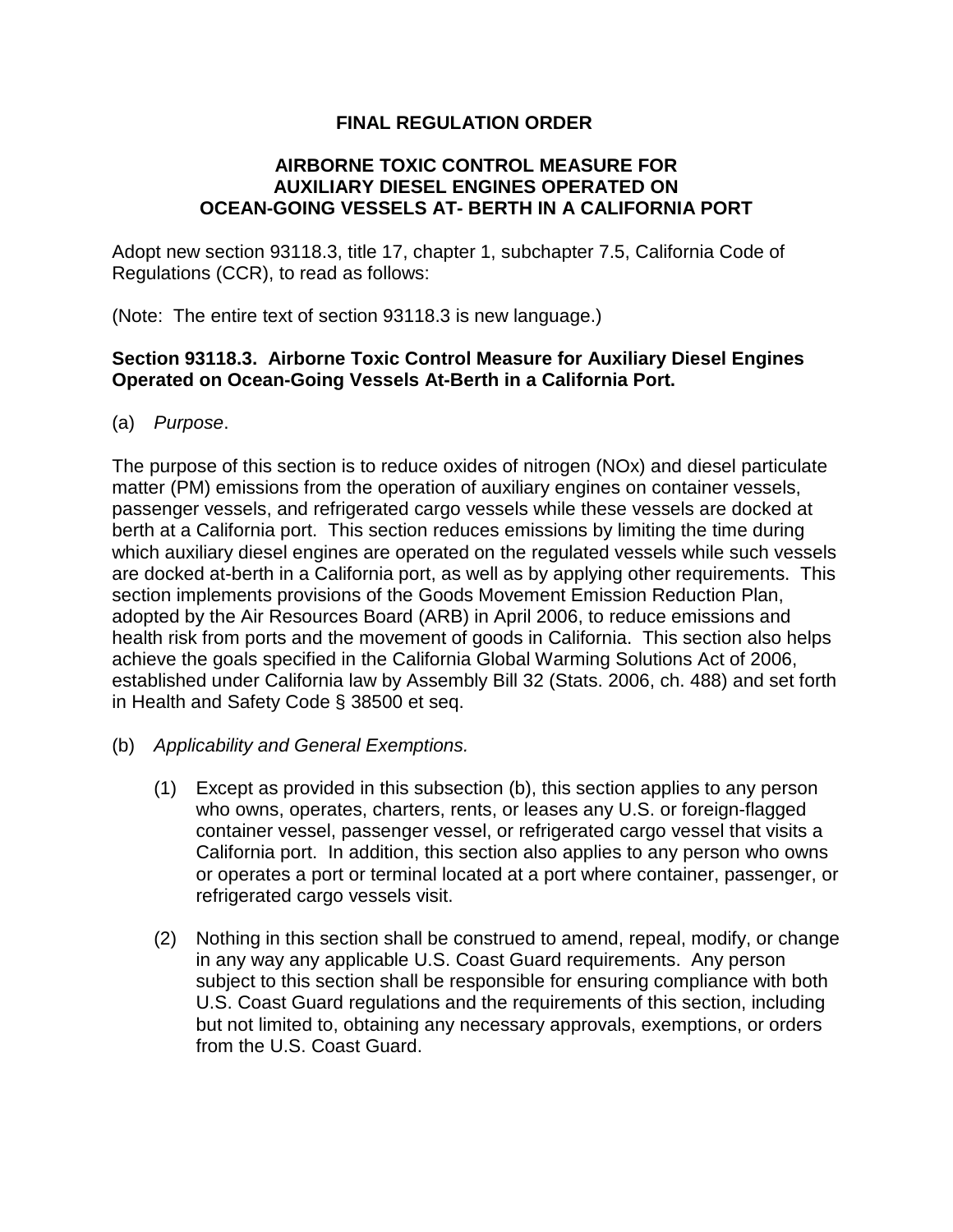- (3) The requirements of this section do not apply to:
	- (A) Ocean-going vessel voyages that consist of continuous and expeditious navigation through any of the Regulated California Waters for the purpose of traversing such bodies of water without entering California internal or estuarine waters or calling at a port, roadstead, or terminal facility. "Continuous and expeditious navigation" includes:
		- 1. Stopping and anchoring only to the extent such stopping and anchoring are required by the U.S. Coast Guard;
		- 2. Rendered necessary by force majeure or distress; or
		- 3. Made for the purpose of rendering assistance to persons, ships, or aircraft in danger or distress.

 This exemption does not apply to the passage of an ocean-going vessel that engages in any of the prejudicial activities specified in United Nations Convention on the Law of the Seas (UNCLOS) 1982, Article 19, subpart 2. Further, notwithstanding any Coast Guard mandated stops or stops due to force majeure or the rendering of assistance, this exemption does not apply to a vessel that was otherwise scheduled or intended to enter California internal or estuarine waters or call at a port, roadstead or terminal facility.

- (B) Auxiliary engines on-board ocean-going vessels owned or operated by any branch of local, state, federal government, or by a foreign government, when such vessels are operated on government non-commercial service. However, such vessels are encouraged to act in a manner consistent, so far as is reasonable and practicable, with this section.
- (C) Steamships while berthed at a California port.
- (D) Auxiliary engines while such engines are operating primarily on liquefied natural gas or compressed natural gas.
- $(E)$  Except as otherwise specified in subsection  $(d)(1)(l)$ , fleets meeting the following criteria:
	- 1. A fleet composed solely of container or refrigerated cargo vessels that visits the same California port fewer than 25 times total in a calendar year; and
	- 2. A fleet composed solely of passenger vessels that visits the same California port fewer than 5 times total in a calendar year.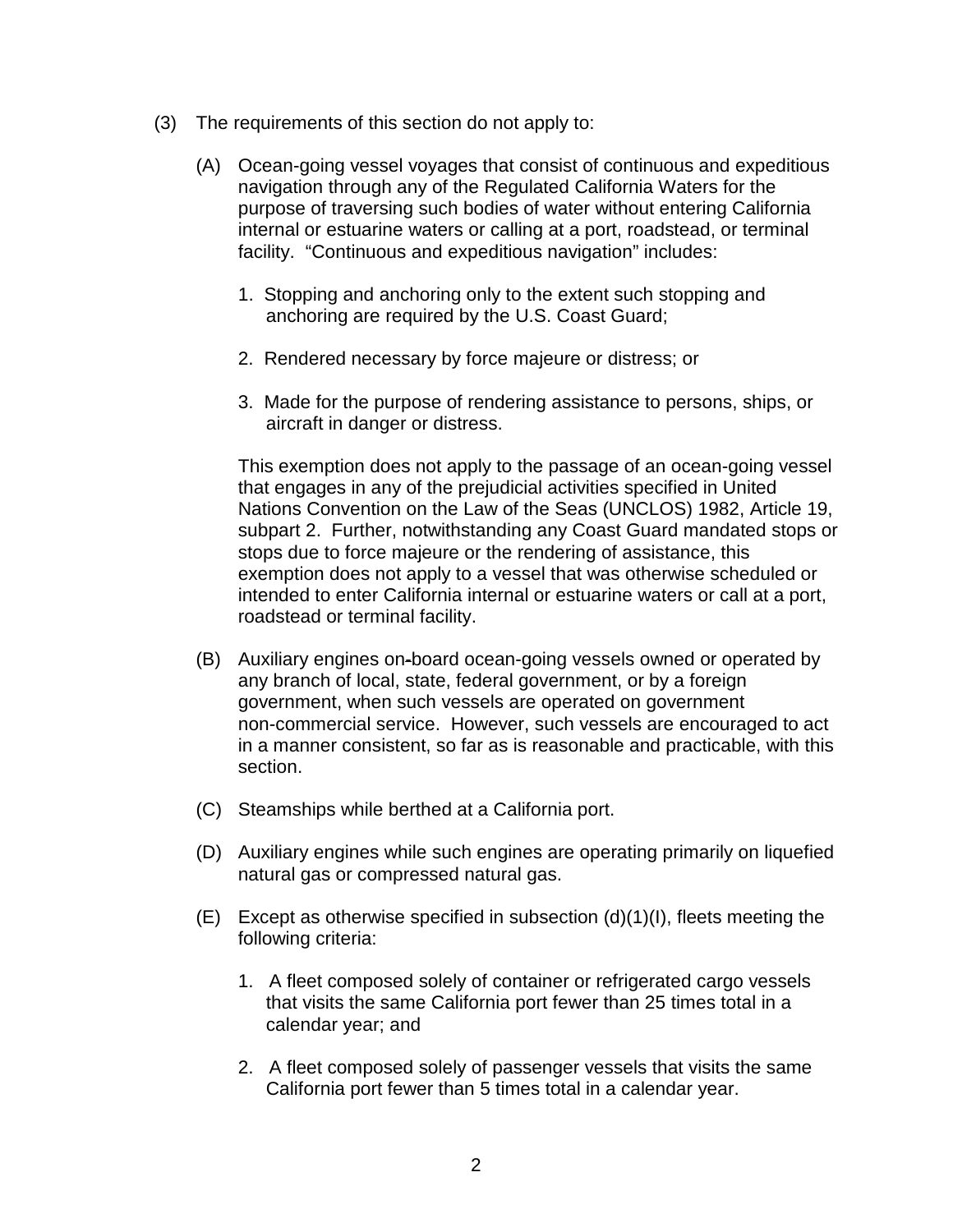## (c) Definitions.

For purposes of this section, the definitions in Health and Safety Code sections 39010 through 39060 shall apply, except as otherwise specified in this section:

- (1) "Alternative Control Technologies" means technologies, techniques, or measures that reduce the emissions of NOx and PM from an auxiliary diesel engine other than shutting down the engine.
- (2) "Auxiliary Engine" means an engine on an ocean-going vessel designed primarily to provide power for uses other than propulsion, except that all diesel-electric engines shall be considered "auxiliary diesel engines" for purposes of this section.
- (3) "Baseline Fleet Emissions" means the total emissions from all vessels in a fleet during all berthing times in a calendar year or other specified time period. For purposes of calculating the baseline fleet emissions, the auxiliary engines on the vessels in the fleet shall be assumed to use marine gas oil or marine diesel oil while at berth.
- (4) "Baseline Fleet Power Generation" refers to the electrical power used by all vessels in the fleet while the vessels are docked at berths located at a California Port during a calendar quarter or other time period specified in the regulation.
- (5) "Berthing Time" means the time period that begins when the vessel is first tied to the berth and ends when the vessel is untied from the berth.
- (6) "California Ports" means:
	- (A) The Port of Hueneme, the Port of Los Angeles (POLA) and Port of Long Beach (POLB), the Port of Oakland, the Port of San Diego, and the Port of San Francisco; and
	- (B) For purposes of this section, POLA and POLB are treated as one port.
- (7) "Charter Agreement" means a lease or agreement to hire a vessel or other means of conveyance to transport goods or passengers to one or more designated locations.
- (8) "Container Vessel" means a self-propelled ocean-going vessel constructed or adapted primarily to carry uniform-sized ocean freight containers.
- (9) "Diesel Engine" means an internal combustion, compression-ignition (CI) engine with operating characteristics significantly similar to the theoretical diesel combustion cycle. The regulation of power by controlling fuel supply in lieu of a throttle is indicative of a compression ignition engine.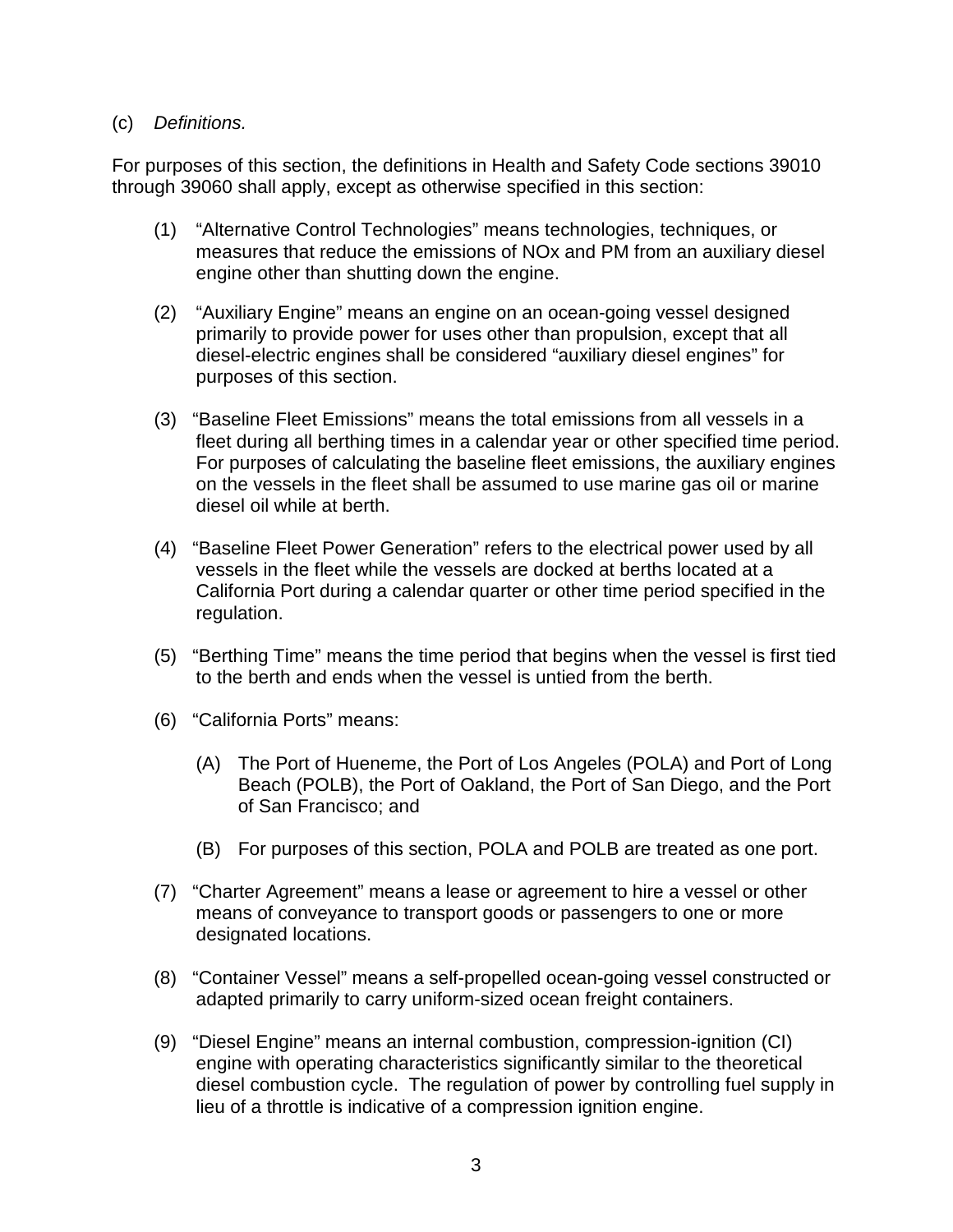- (10) "Diesel-Electric Engine" means a diesel engine connected to a generator that is used as a source of electricity for propulsion or other uses.
- (11) "Diesel Particulate Matter" means the particles found in the exhaust of diesel engines, which may agglomerate and adsorb other species to form structures of complex physical and chemical properties.
- (12) "Distributed Generation" shall have the same meaning as that term is defined in title 17, CCR, section 94202.
- (13) "Docked at the Berth" means the state of being tied to a berth.
- (14) "Emergency Event" means the period of time during which any of the following events occurs; the emergency event begins when such an event begins and ends when the event is over:
	- (A) Any situation arising from a sudden and reasonably unforeseeable event beyond the control of the master that threatens the safety of the vessel; or
	- (B) The utility serving the port cannot provide electrical power to the port as a result of equipment failure, a transmission emergency, distribution emergency, a California Independent System Operator (CAISO) or Los Angeles Department of Water and Power (LADWP) Stage 3 emergency, or the utility needs to reduce power to the port because of a sudden and reasonably unforeseeable natural disaster, such as, but not limited to, an earthquake, flood, or fire; or
	- (C) When the utility providing electrical power to the port notifies the terminal operator(s) to reduce the use of grid-based electrical power in response to a transmission or distribution emergency, a CAISO or LADWP Stage 3 emergency, or to avoid a Stage 3 emergency if one is anticipated. The emergency event ends when CAISO or LADWP cancels the Stage 3 emergency or the utility notifies the terminal operator(s) that reduction in the use of grid-based electrical power is no longer necessary. The port may contact the terminal operator(s) on behalf of the utility if such an agreement exists between the utility and the port; or
	- (D) The electrical system at the terminal cannot provide electrical power as a result of equipment failure.
- (15) "Executive Officer" means the executive officer of the Air Resources Board (ARB), or his or her designee.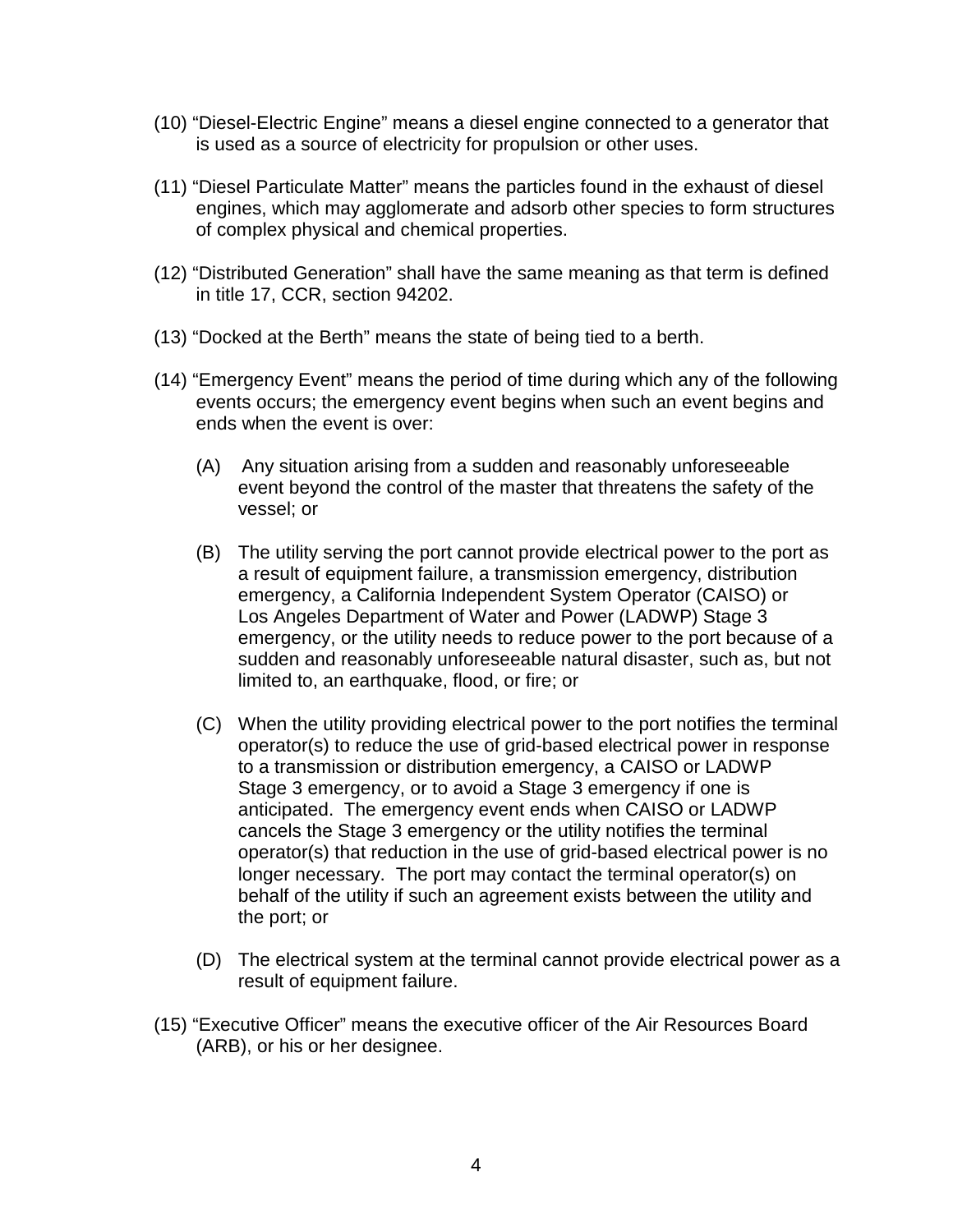- (16) "Fleet" means all container, passenger, and refrigerated cargo vessels, visiting a specific California port, which are owned and operated by, or otherwise under the direct control, of the same person. Direct control includes, but is not limited to, vessels that carry cargo or passengers for the person pursuant to a charter agreement or other arrangement with a third-party for the thirdparty to operate the vessel. For purposes of this definition, "direct control" does not include the vessel master or any other member of the vessel crew, unless the crew member is also the owner of the vessel. For the purposes of this section, a person shall be deemed to have separate fleets for each California port visited and each fleet is composed of one type of vessel. For example, if a person owns or operates vessels that visit both the Port of Los Angeles and Port of Oakland, that person is deemed to have two fleets, one a "POLA-based fleet" and the other a "Port of Oakland-based fleet."
- (17) "Marine Diesel Oil" means any fuel that meets all the specifications for DMB grades as defined in Table I of International Standard ISO 8217, as revised in 2005, which is incorporated herein by reference.
- (18) "Marine Gas Oil" means any fuel that meets all the specifications for DMX or DMA grades as defined in Table I of International Standard ISO 8217, as revised in 2005, which is incorporated herein by reference.
- (19) "Master" means the person who operates an ocean-going vessel or is otherwise in charge of the vessel's operations.
- (20) "Ocean-Going Vessel" means a commercial, government, or military vessel meeting any one of the following criteria:
	- (A) A vessel greater than or equal to 400 feet in length overall (LOA) as defined in 50 Code of Federal Regulations (CFR) § 679.2, as adopted June 19, 1996;
	- (B) A vessel greater than or equal to 10,000 gross tons (GT ITC) pursuant to the convention measurement (international system) as defined in 46 CFR § 69.51-.61, as adopted September 12, 1989; or
	- (C) A vessel propelled by a marine compression ignition engine with a per-cylinder displacement of greater than or equal to 30 liters.

For the purposes of this section, "ocean-going vessel" will be used interchangeably with the term "vessel."

(21) "Operate" means steering or otherwise running the vessel or its functions while the vessel is underway, moored, anchored, or at berth.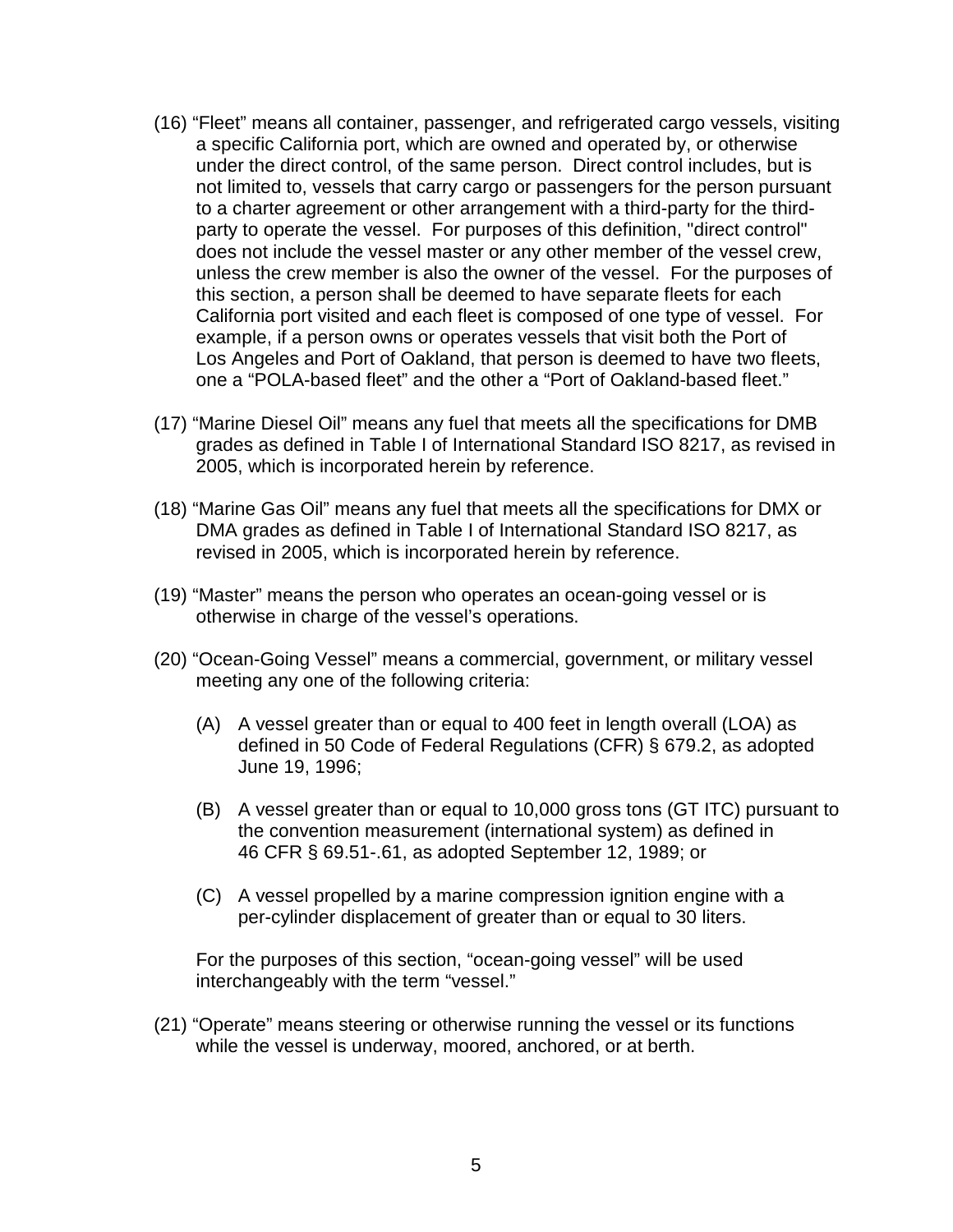- (22) "Own" means having all the incidents of ownership, including the legal title, of a vessel whether or not that person lends, rents, or pledges the vessel; having or being entitled to the possession of a vessel as the purchaser under a conditional sale contract; or being the mortgagor of a vessel.
- (23) "Oxides of Nitrogen" (NOx) means compounds of nitric oxide (NO), nitrogen dioxide  $(NO<sub>2</sub>)$ , and other oxides of nitrogen, which are typically created during combustion processes and are major contributors to smog formation and acid deposition.
- (24) "Particulate Matter" means any airborne finely divided material, except uncombined water, which exists as a liquid or solid at standard conditions (e.g., dust, smoke, mist, fumes, or smog).
- (25) "Passenger Vessel" means a self-propelled vessel constructed or adapted primarily to carry people.
- (26) "Person" includes all of the following:
	- (A) Any person, agent, firm, association, organization, partnership, business trust, corporation, limited liability company, company, consortium, or any other commercial relationship;
	- (B) Any state or local governmental agency or public district, or any officer or employee thereof; and
	- (C) The United States or its agencies, to the extent authorized by federal law.
- (27) "Post-Baseline Fleet Emissions" means the total emissions from all vessels in a fleet after the application of one or more control techniques, such as alternative control technologies, electrical power from the utility grid, and electrical power from sources that are not part of the utility's electrical grid (distributed generation), during all berthing times in a calendar year or other specified time period. For purposes of calculating the baseline fleet emissions, the auxiliary engines on the vessels in the fleet shall be assumed to use marine gas oil or marine diesel oil while at berth.
- (28) "Refrigerated Cargo Vessel" (commonly known as "reefer") means a selfpropelled vessel constructed or adapted primarily to carry refrigerated cargo. Refrigerated cargo vessels include vessels where the cargo may be stored in large refrigerated rooms within the vessel or vessels that carry refrigerated cargo containers exclusively.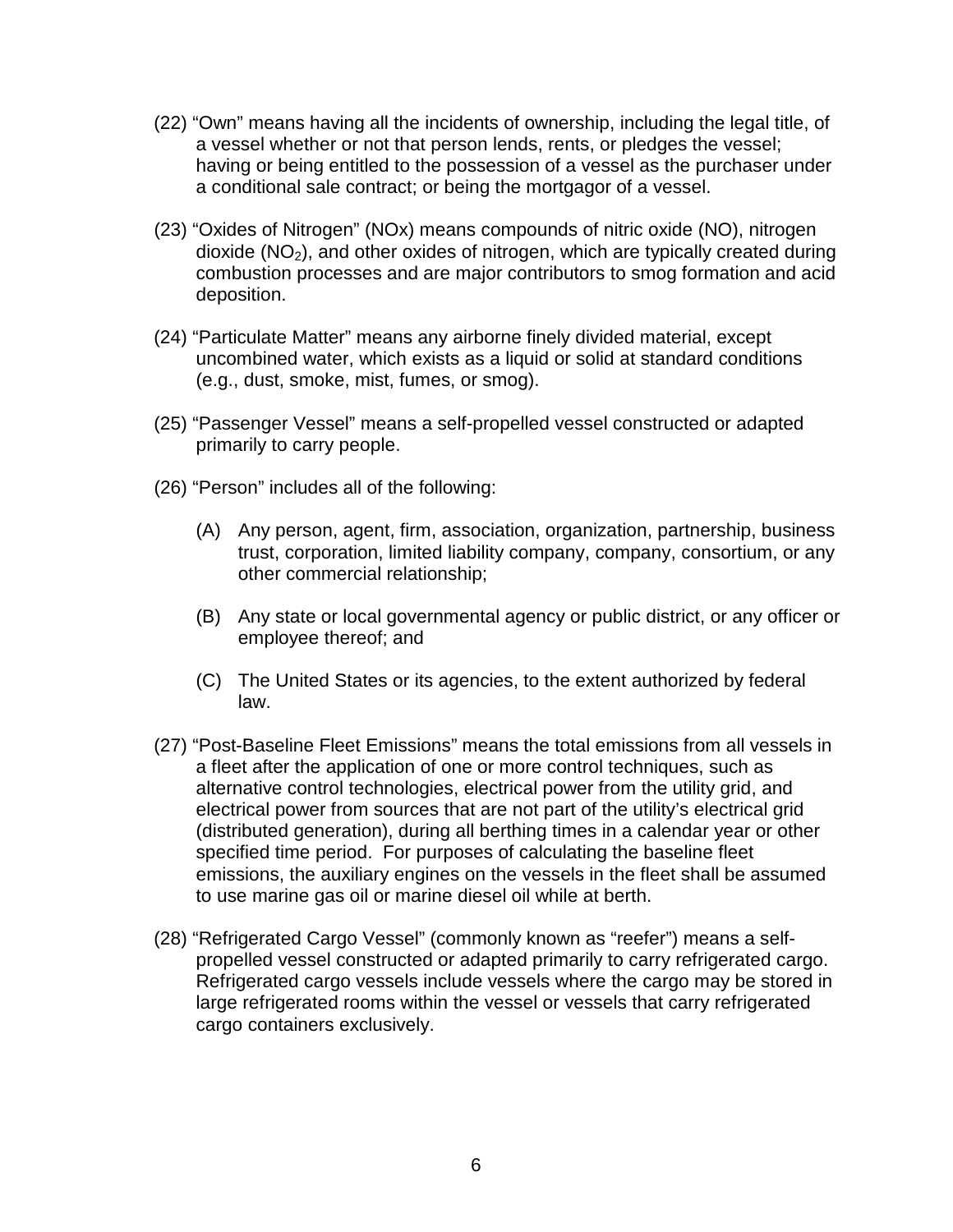- (29) "Regulated California Waters" means all of the following:
	- (A) all California internal waters;
	- (B) all California estuarine waters;
	- (C) all California ports, roadsteads, and terminal facilities (collectively "ports");
	- (D) all waters within 3 nautical miles of the California baseline, starting at the California-Oregon border and ending at the California-Mexico border at the Pacific Ocean, inclusive;
	- (E) all waters within 12 nautical miles of the California baseline, starting at the California-Oregon border and ending at the California-Mexico border at the Pacific Ocean, inclusive;
	- (F) all waters within 24 nautical miles of the California baseline, starting at the California-Oregon border to 34.43 degrees North, 121.12 degrees West; inclusive; and
	- (G) all waters within the area, not including any islands, between the California baseline and a line starting at 34.43 degrees North, 121.12 degrees West; thence to 33.50 degrees North, 118.58 degrees West; thence to 32.65 degrees North, 117.81 degrees West; and ending at the California-Mexico border at the Pacific Ocean, inclusive.
- (30) "Responsible Official" means the individual(s) with the authority to certify that all vessels in a fleet comply with applicable requirements of this regulation.
- (31) "Shore power" refers to electrical power being provided by either the local utility or by distributed generation.
- (32) "Steamship" means a self-propelled vessel in which the primary propulsion and electrical power are provided by steam boilers.
- (33) "Synchronous Power Transfer" means the synchronized switchover in vesselbased power to shore-based power without a loss in power during such transfer.
- (34) "Terminal" means a facility consisting of wharves, piers, docks and other berthing locations and adjacent storage, which are used primarily for loading and unloading of passengers, cargo or material from vessels or for the temporary storage of this cargo or material on-site.
- (35) "Terminal Operator" means a person who leases terminal property from a port for the purpose of loading and unloading of passengers, cargo or material from vessels or for the temporary storage of this cargo or material on-site.
- (36) "Utility" shall have the same meaning and be used interchangeably with the term "Electric Utility" as defined in Public Resources Code section 25108.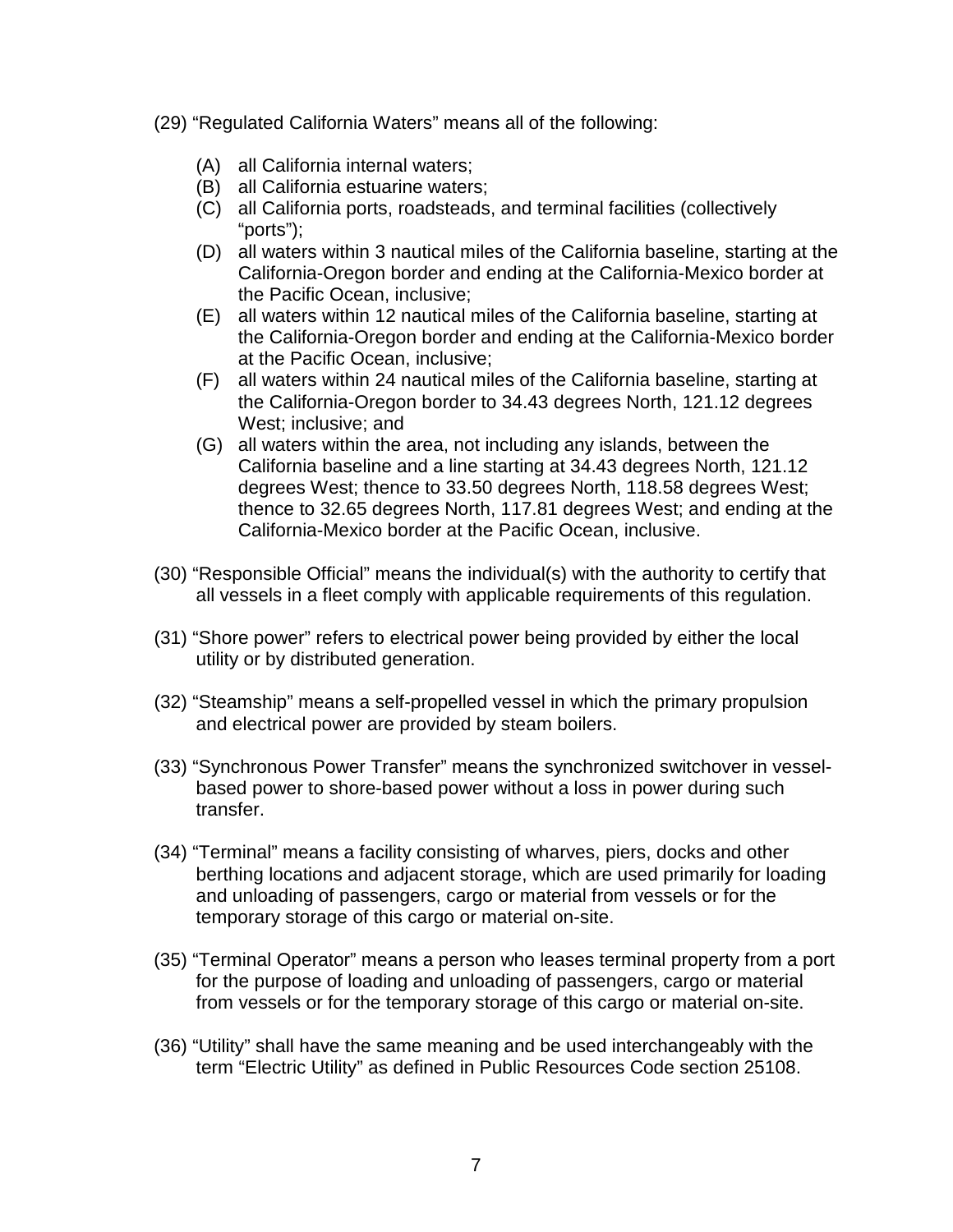- (37) "Verified Emission Control Strategy" means an emission control strategy that has been verified pursuant to the "Verification Procedure for In-Use Strategies to Control Emissions from Diesel Engines" in title 13, California Code of Regulations, commencing with section 2700, which is incorporated herein by reference.
- (38) "Visit" means the time period that begins when an ocean-going vessel initially ties to a berth (the beginning of the visit) and ends when it casts off the lines (the end of the visit) at a berth in a California port. For the purposes of determining the number of visits by a fleet, separate and sequential visits shall collectively be deemed a single visit when a vessel ties to two or more berths at the same California port and the time interval between leaving one berth and tying to another berth in the same port is less than two hours.
- (d) Vessel In-Use Operational Requirements.
	- (1) Reduced Onboard Power Generation Option
		- (A) 2014 Requirements

 Except as provided in subsection (d)(2), beginning January 1, 2014, the following shall apply to a fleet visiting a California port:

- 1. At least 50 percent of the fleet's visits to the port shall meet the onboard auxiliary diesel engine operational time limits in subsection  $(d)(1)(D);$  and
- 2. The fleet's onboard auxiliary-diesel-engine power generation while docked at the berth shall be reduced by at least 50 percent from the fleet's baseline power generation.
- (B) 2017 Requirements

Except as provided in subsection (d)(2), beginning January 1, 2017, the following shall apply to a fleet visiting a California port:

- 1. At least 70 percent of the fleet's visits to the port shall meet the onboard auxiliary diesel engine operational time limits in subsection  $(d)(1)(D);$  and
- 2. The fleet's onboard auxiliary-diesel-engine power generation while docked at the berth shall be reduced by at least 70 percent from the fleet's baseline power generation.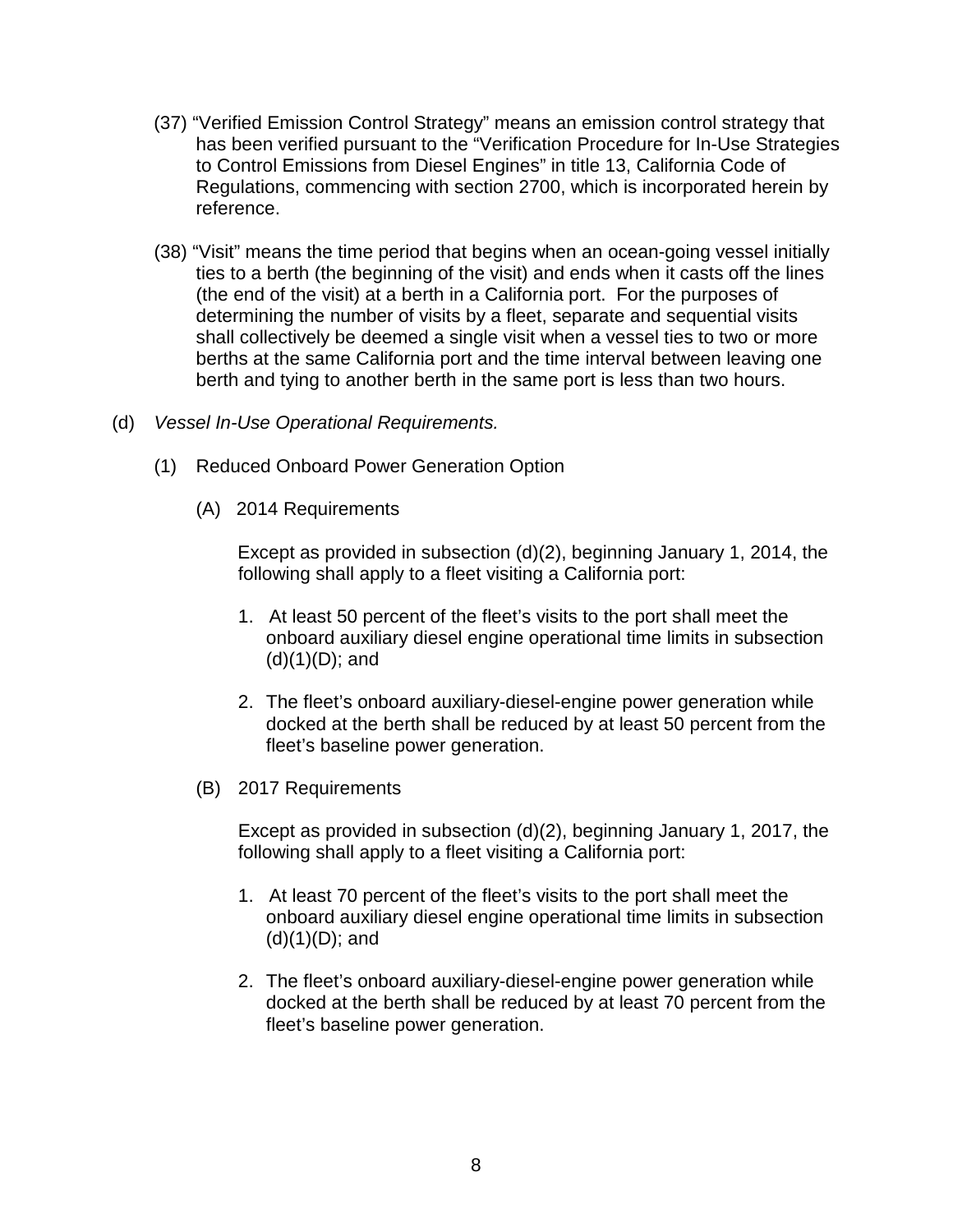(C) 2020 Requirements

 Except as provided in subsection (d)(2), beginning January 1, 2020, the following shall apply to a fleet visiting a California port:

- 1. At least 80 percent of a fleet's visits to the port shall meet the onboard auxiliary diesel engine operational time limits in subsection (d)(1)(D); and
- 2. The fleet's onboard auxiliary-diesel-engine power generation while docked at the berth shall be reduced by at least 80 percent from the fleet's baseline power generation.
- (D) Limits on Hours of Operation
	- 1. Except as exempt in subsection (d)(1)(E), auxiliary diesel engines onboard vessels subject to subsection (d)(1)(A), (d)(1)(B), and (d)(1)(C) shall meet the following operational limits while at berth for the specified percentage of visits by the fleet:
		- a. Three hours total per visit to a berth, provided the visiting vessel uses a synchronous power transfer process to change from vessel-based power to shore-based power; or
		- b. Five hours total per visit to a berth, provided the visiting vessel does not use a synchronous power transfer process to change from vessel-based power to shore-based power.

For example, if a fleet is subject to subsection  $(d)(1)(A)$  and makes 10 visits to a California port in a calendar quarter, in at least 5 of those visits, the auxiliary diesel engines on the vessels shall be operated no more than a combined 3 or 5 hours total, depending on whether a synchronous power transfer is used. The 3- and 5-hour limit applies to the combined operating time for all auxiliary diesel engines used in a vessel visit, rather than on a per-engine basis.

- (E) Exemptions to Limits on Hours of Operation
	- 1. Emergency Event

All of the following requirements apply to claimed exemptions to limits on hours of operation based on emergency events:

a. If the master of the vessel reasonably and actually determines that an emergency event, as defined in subsection (c)(14), occurs during the vessel's visit to a California port, the master of the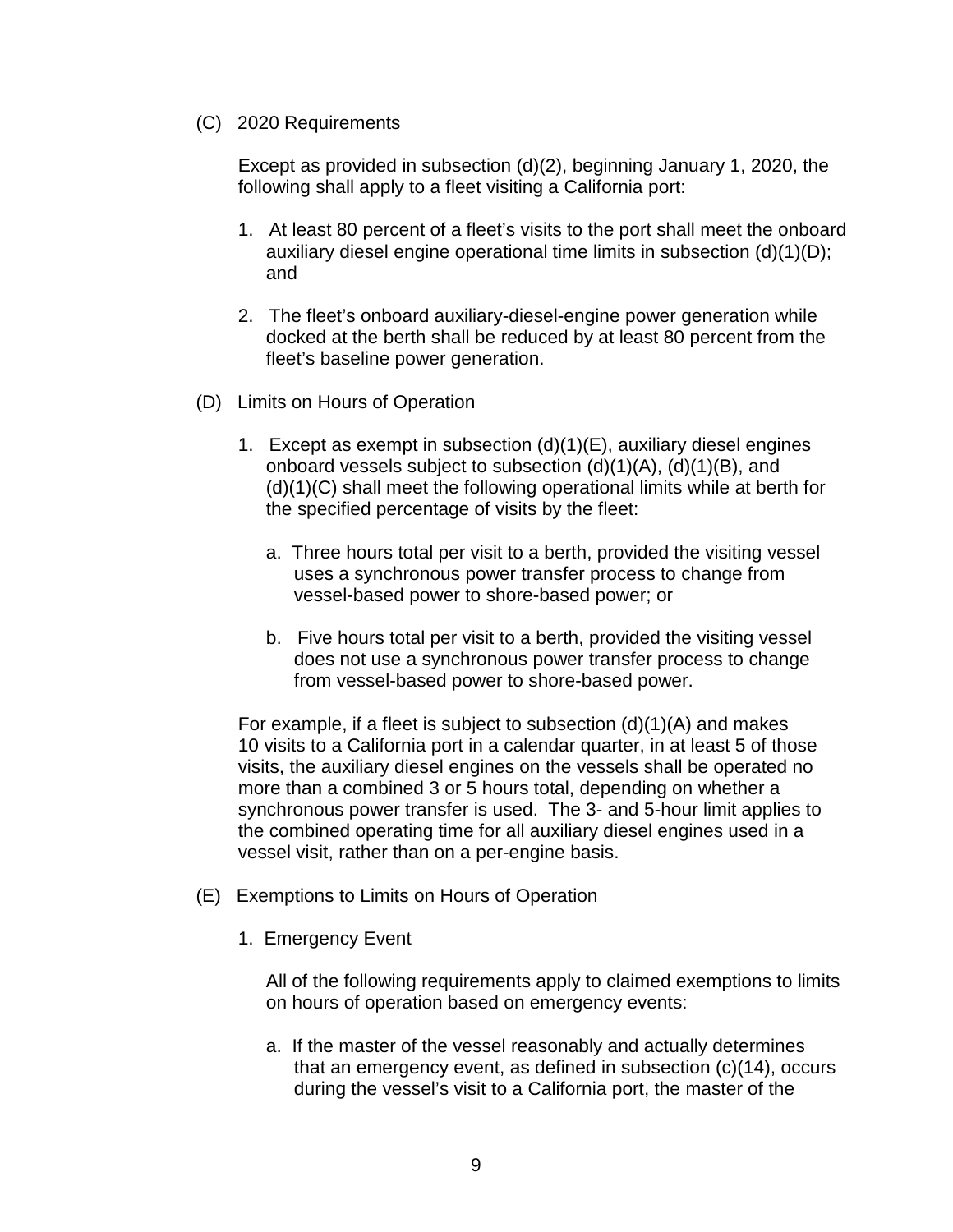vessel may operate the vessel's auxiliary engines during the emergency event:

- b. The master shall not operate the vessel's auxiliary engines for more than one hour beyond the time when the master receives notification that the emergency event is over or determines that the emergency event is over; and
- c. The provisions of paragraph (b) above notwithstanding, the master may continue to operate the auxiliary engines for no more than five hours if the master receives notification that the emergency event is over or determines that the emergency event is over, and the vessel is scheduled to leave port within five hours.
- 2. Delays Caused By the United States (U.S.) Coast Guard or Department of Homeland Security Inspections

The Executive Officer may extend the three-hour/five-hour operational requirement in subsection (d)(1)(D) if the following criteria are met:

- a. The initial inspection and clearance of the vessel by the Department of Homeland Security exceeds one hour. The time extension granted shall be commensurate with the excess time necessary for inspection and clearance; or
- b. After the auxiliary engines have been put back into service pending departure from the berth, the scheduled departure of the vessel has been delayed by U.S. Coast Guard or the Department of Homeland Security.
- (F) Adjustments for Visits Meeting Exemption Criteria

 The following adjustments can be made to visits meeting the exemption criteria where the vessel is capable of using shore power:

- 1. Visits exceeding the operational time limits in (d)(1)(D) that meet the exemption criteria in (d)(1)(E) shall be counted towards compliance with the minimum-visit requirements of (d)(1)(A), (d)(1)(B), and  $(d)(1)(C)$ .
- 2. The onboard auxiliary diesel engine power generation associated with each visit meeting the exemption criteria in (d)(1)(E) above shall be excluded from the fleet's power reduction calculations pursuant to section  $(e)(1)(D)$ .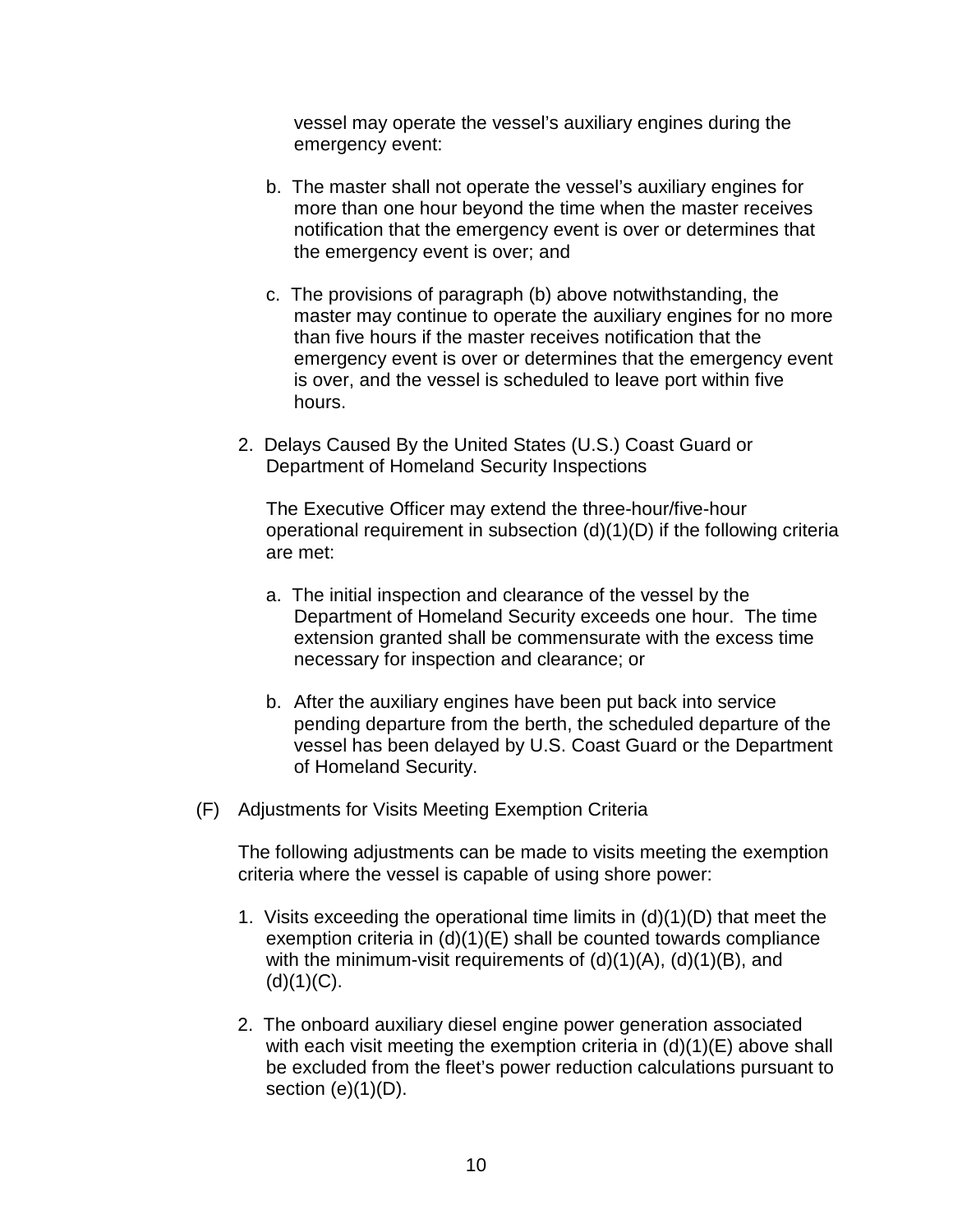(G) Compliance Periods

Compliance with the requirements in subsection  $(d)(1)(A)$ ,  $(d)(1)(B)$ , and (d)(1)(C), shall be determined quarterly for the periods specified as follows:

- 1. January 1 through March 31, inclusive;
- 2. April 1 through June 30, inclusive;
- 3. July 1 through September 30, inclusive; and
- 4. October 1 through December 31, inclusive.
- (H) No person shall sell, supply, offer to supply, or purchase electrical power for use on a vessel during a visit in lieu of using the on-board auxiliary diesel engines, unless such electrical power is either supplied by the local utility or is otherwise generated by equipment that meets the following emission standards:
	- 1. NOx emissions no greater than 0.03 gram per kilowatt-hour (g/kW-hr);
	- 2. PM emissions equivalent to the combustion of natural gas with a fuel sulfur content of no more than one grain per 100 standard cubic foot;
	- 3. Carbon dioxide  $(CO_2)$  emissions shall be no greater than 500 g/kW-hr; and
	- 4. Ammonia emissions no greater than five parts per million on a dry volume basis (ppmdv), if selective catalytic reduction (SCR) is used.
- (I) Notwithstanding the requirements specified in subsection  $(d)(1)(A)$ ,  $(d)(1)(B)$ , and  $(d)(1)(C)$ , any ocean-going vessel equipped to receive shore power that visits a terminal with a berth equipped to provide compatible shore power shall utilize the shore power during every visit to that berth, unless the berth is already occupied with a vessel receiving shore power. This requirement shall not apply under the following circumstances:
	- 1. The master of the vessel reasonably and actually determines that an emergency event, as defined in subsection (c)(14)(A), is in effect and the use of shore power during the emergency event would endanger the vessel's safety. Shore power shall be used for the remainder of the visit once the master determines that the emergency event no longer exists;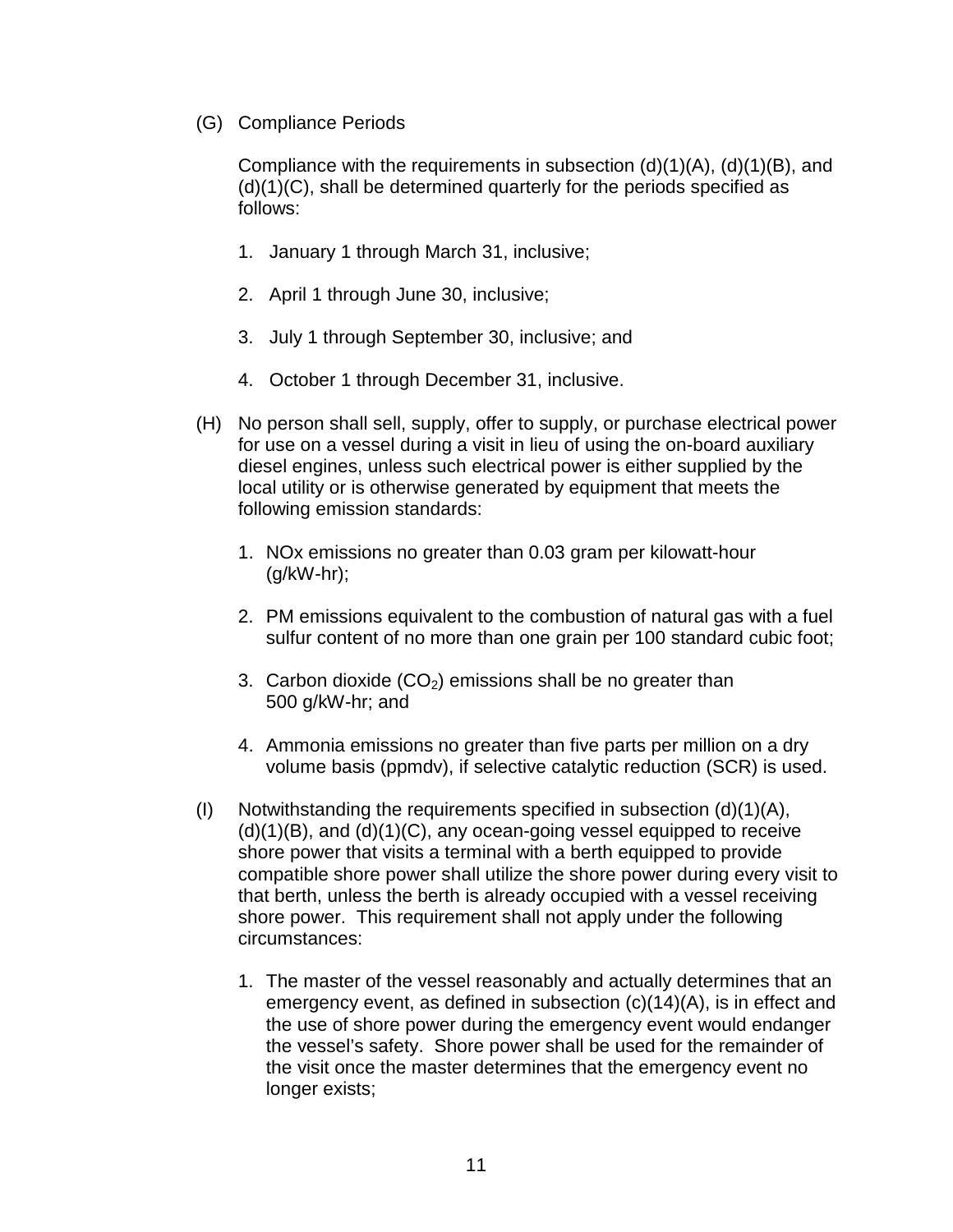- 2. An emergency event, as defined in subsection  $(c)(14)(B)$ ,  $(c)(14)(C)$ , or (c)(14)(D) is in effect. Shore power shall be used for the remainder of the visit once the emergency event is no longer in effect; or
- 3. The equipment on the vessel that allows the use of electricity from the terminal fails to function and the master of the vessel has made the necessary effort to repair the equipment as documented pursuant to subsection  $(q)(1)(B)1q$ .
- (2) Equivalent Emissions Reduction Option

The purpose of this provision is to allow any person the option of complying with the requirements of this subsection (d)(2) in lieu of meeting the requirements of subsection (d)(1).

(A) Requirements

 For fleets using one or more control techniques including electric power from the utility grid, electrical power from sources that are not part of an utility's electrical grid (distributed generation), or alternative control technologies to reduce the emissions of the fleet, the owner or operator of the fleet shall comply with the following schedule and compliance period:

- 1. For each calendar year beginning on January 1, 2010 through December 31, 2011, inclusive, the NOx and PM emissions from the fleet's auxiliary engines when the vessels in the fleet are docked at the berth must be reduced by10 percent from the baseline fleet emissions.
- 2. For each calendar year beginning on January 1, 2012, through December 31, 2013, inclusive, the NOx and PM emissions from the fleet's auxiliary engines when the vessels in the fleet are docked at the berth must be reduced by 25 percent from the baseline fleet emissions.
- 3. For the quarter beginning on January 1, 2014, and each subsequent quarter through December 31, 2016, inclusive, the NOx and PM emissions from the fleet's auxiliary engines when the vessels in the fleet are docked at the berth must be reduced by 50 percent from the baseline fleet emissions.
- 4. For the quarter beginning on January 1, 2017, and each subsequent quarter through December 31, 2019, inclusive, the NOx and PM emissions from the fleet's auxiliary engines when the vessels in the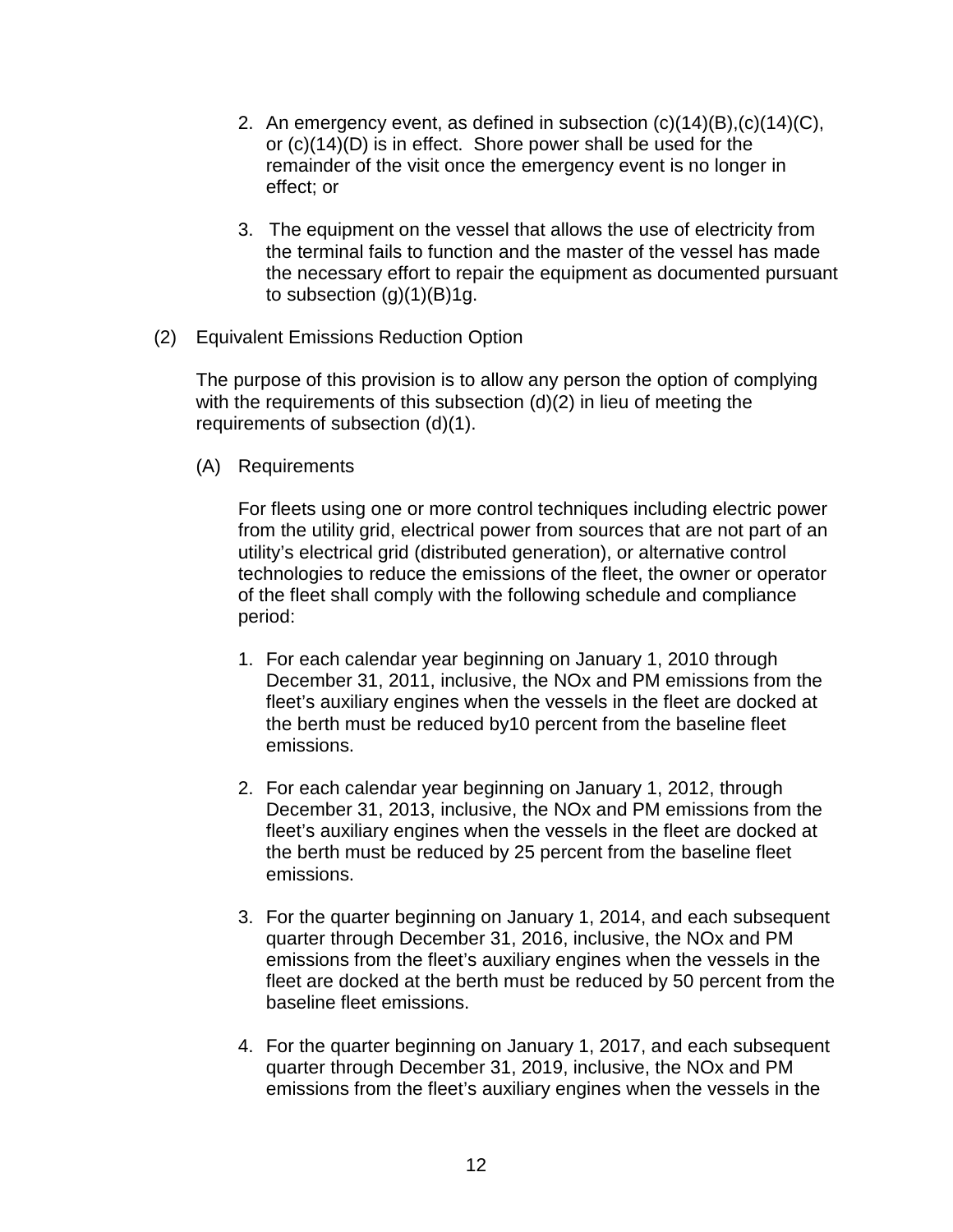fleet are docked at the berth must be reduced by 70 percent from the baseline fleet emissions.

- 5. For the quarter beginning on January 1, 2020, and each subsequent quarter thereafter, the NOx and PM emissions from the fleet's auxiliary engines when the vessels in the fleet are docked at the berth must be reduced by 80 percent from the baseline fleet emissions.
- (B) Vessels Using Grid-Based Shore Power as a Control Technique

 If a vessel is equipped to receive shore power provided by the utility grid but is unable to do so while at berth due to an emergency event, the onboard diesel auxiliary engine emissions from such visits shall be excluded from the fleet's emissions reduction calculations pursuant to  $(e)(2)(C)$ .

(C) Applying Early or Excess Emissions Reduction to the 2010, 2012, or 2017 Emission Requirements

Early or excess emissions reduction that are approved by the Executive Officer pursuant to section (e)(2)(D) can be used towards compliance with requirements in  $(d)(2)(A)1$ ,  $(d)(2)(A)2$ , or  $(d)(2)(A)4$  as follows:

- 1. Reductions achieved before January 1, 2010 can be used towards complying with requirements in  $(d)(2)(A)1$ ,  $(d)(2)(A)2$ , or  $(d)(2)(A)4$ .
- 2. Reductions achieved between January 1, 2010 and December 31, 2011, which exceed the amount required by (d)(2)(A)1, can be used towards complying with requirements in  $(d)(2)(A)2$  and  $(d)(2)(A)4$ .
- 3. Reductions achieved between January 1, 2012 and December 31, 2013, which exceed the amount required by  $(d)(2)(A)2$ , can be used towards complying with  $(d)(2)(A)4$ .
- 4. Early or excess emission reductions cannot be used towards complying with the requirements in  $(d)(2)(A)3$  or  $(d)(2)(A)5$ .
- (D) Compliance with the requirements of subsection  $(d)(2)(A)3$ ,  $(d)(2)(A)4$ , and (d)(2)( A)5 shall be determined quarterly for the periods specified as follows:
	- 1. January 1 through March 31, inclusive;
	- 2. April 1 through June 30, inclusive;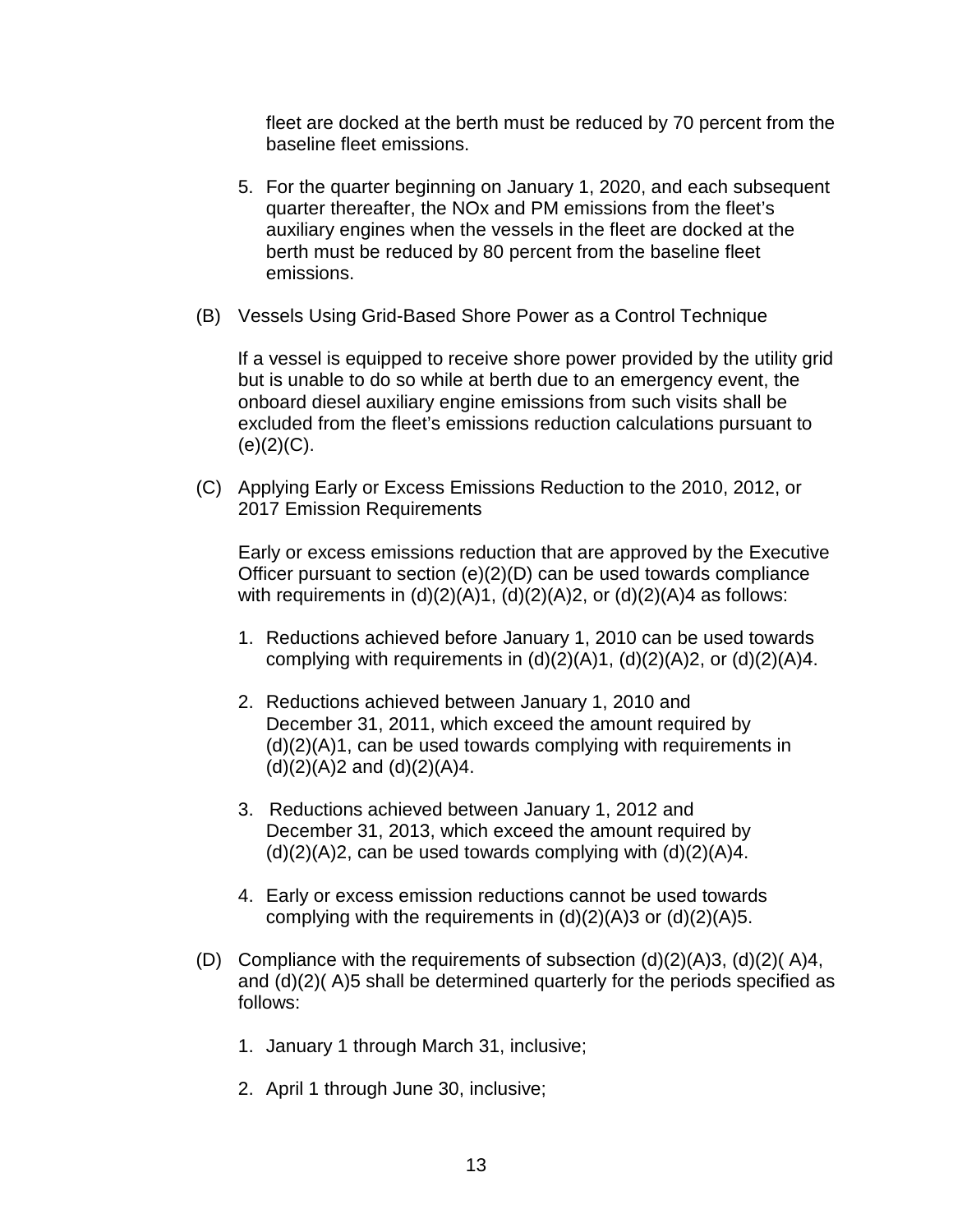- 3. July 1 through September 30, inclusive; and
- 4. October 1 through December 31, inclusive.
- (E) No person shall sell, supply, offer to supply, or purchase electrical power for use on a vessel during a visit in lieu of using the on-board auxiliary diesel engines, unless such electrical power is either supplied by the local utility or is otherwise generated by equipment that meet the following emission standards:
	- 1. NOx Emissions;
		- a. Up to and including December 31, 2013, the NOx emissions shall be no greater than 2 g/kW-hr at any time; and
		- b. Beginning January 1, 2014, the NOx emissions shall be no greater than 0.2 g/kW-hr at any time.
	- 2. PM emissions shall be no greater than the PM emissions from combustion of natural gas with a fuel sulfur content of no more than one grain per 100 standard cubic foot;
	- 3.  $CO<sub>2</sub>$  emissions shall be no greater than 500 g/kW-hr; and
	- 4. Ammonia emissions shall be no greater than five ppmdv if selective catalytic reduction is used.
- (F) Alternative control technologies using SCR to comply with subsection (d)(2)(A) shall have ammonia emissions no greater than five ppmdv.
- (3) Limitations on Changing Compliance Options

 Prior to January 1, 2014, fleets cannot change compliance options from (d)(1), the reduced onboard power generation option, to (d)(2), the equivalent emission reduction option, unless all of the following have been satisfied:

- (A) Adequate emission reductions were achieved by the fleet prior to switching compliance options such that the requirements of (d)(2)(A)1 or  $(d)(2)(A)2$ , whichever is applicable, are satisfied;
- (B) The Responsible Official of the fleet has submitted to the Executive Officer an application for the compliance option change that contains the following information: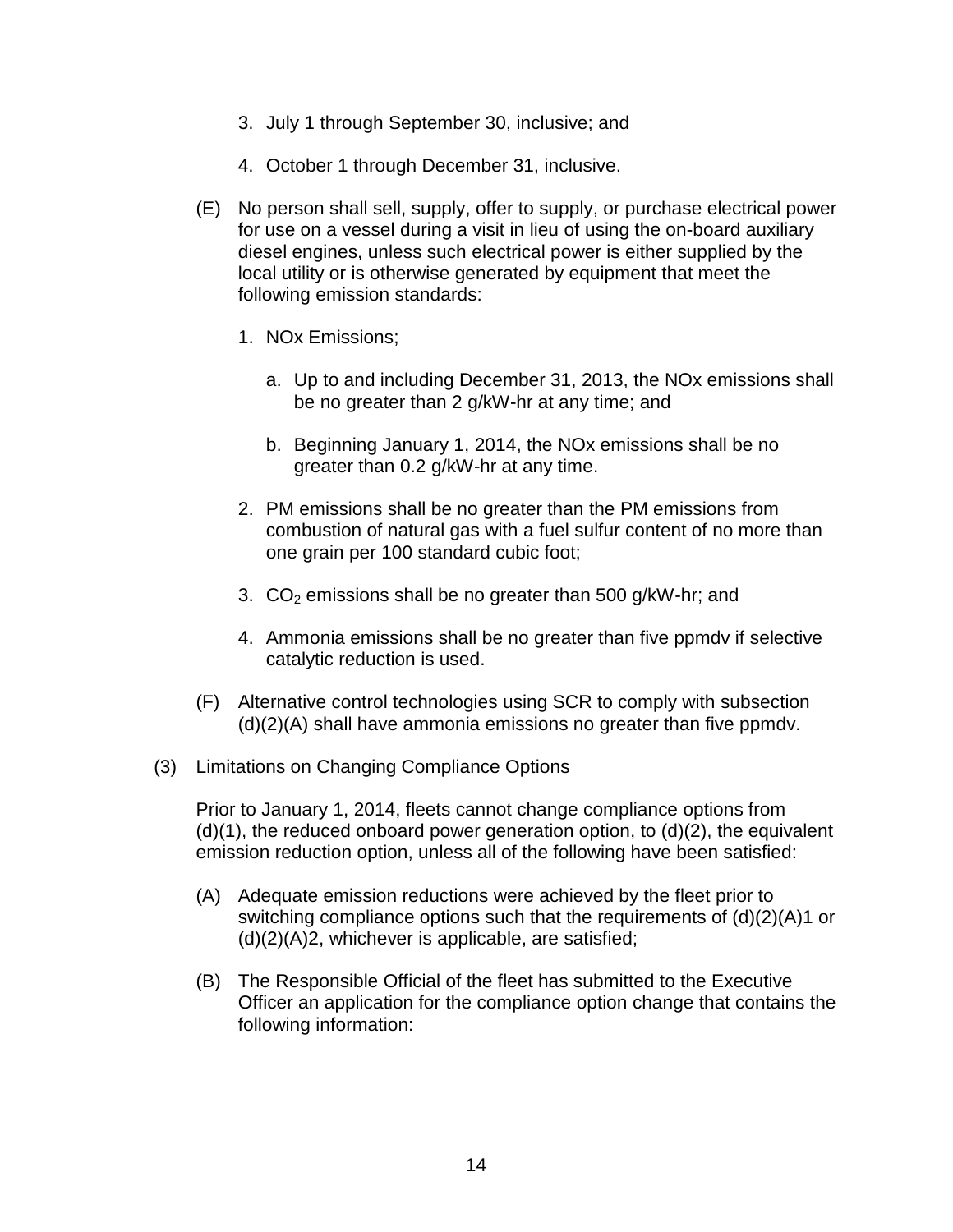- 1. A demonstration that the requirements of  $(d)(2)(A)$  or  $(d)(2)(A)$ 2, whichever is applicable, are satisfied at the time of the application; and
- 2. An updated vessel plan demonstrating compliance with (d)(2).
- (C) The Executive Officer determines that the information in the application satisfies (d)(3)(A) and that the fleet will comply with all applicable requirements of (d)(2).
- (e) Calculations for Reduced Onboard Power Generation Option in Subsection (d)(1) and Equivalent Emissions Reduction Option in Subsection (d)(2).
	- (1) Reduced Onboard Power Generation

For the purposes of subsection (d)(1), the percent reduction of onboard electrical generation from auxiliary diesel engines while vessels are docked at berth shall be calculated as follows:

Percent Reduction  $=$  [Baseline fleet power generation (BFPG)  $-$  Power provided by fleet's auxiliary engines] / (BFPG)

 Where the baseline fleet power generation and the power provided by the fleet's auxiliary engines are calculated as follows:

(A) Baseline Fleet Power Generation (BFPG)

The baseline power generation for the fleet shall be calculated using the following formula:

Baseline Fleet Power Generation =  $\Sigma$  (berthing time x power requirement)

Where:

"Berthing time" is the actual berthing time for each visit falling within the applicable period specified in subsection (d)(1)(G);

"Power requirements" means the electrical power requirement for the vessel making each visit as determined pursuant to subsection (e)(1)(C); and

"∑" means the summation of all visits made by the fleet in the applicable period specified in subsection (d)(1)(G).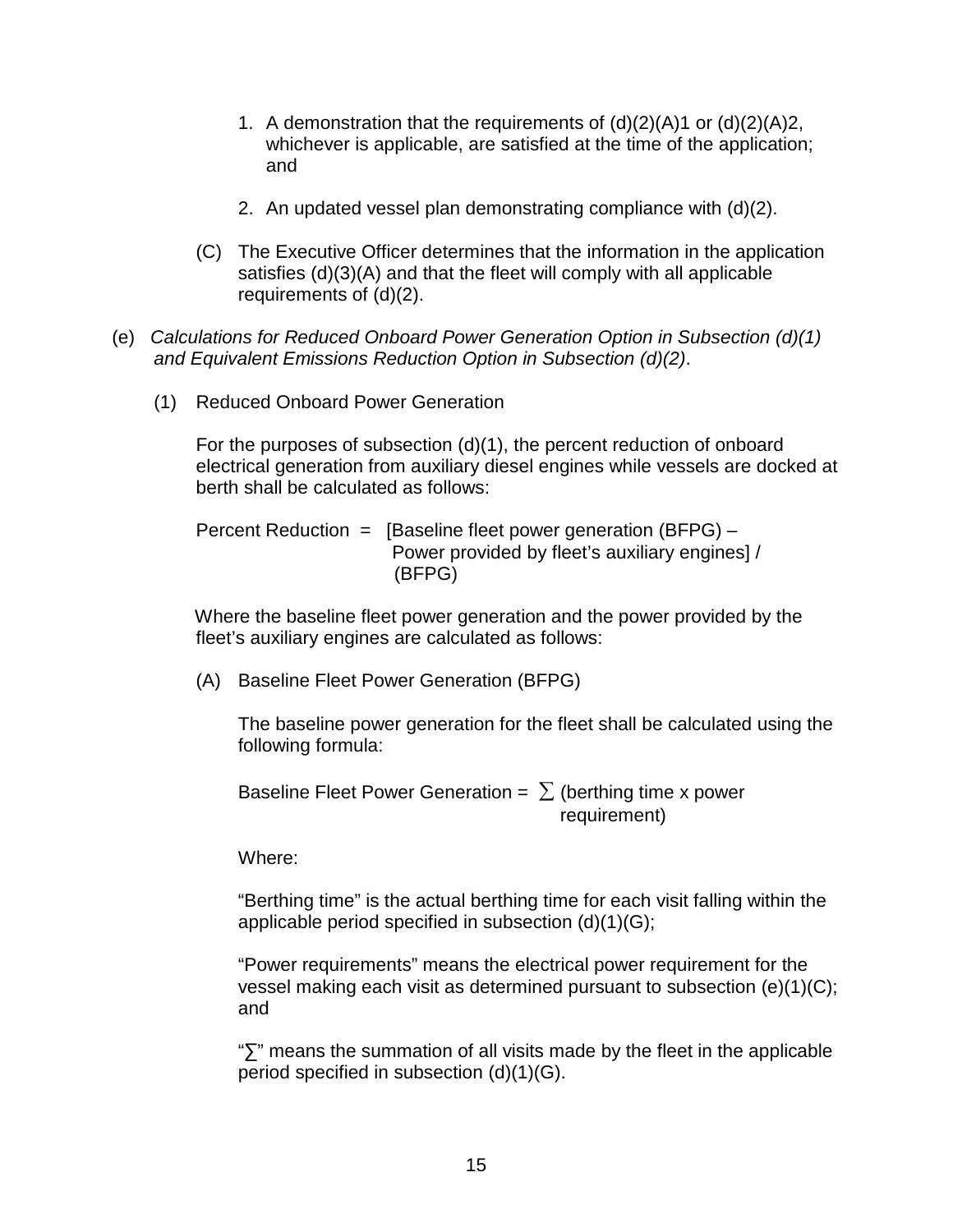(B) Power provided by fleet's auxiliary engines

The power provided by the fleet's auxiliary engines is calculated as follows:

| Power provided by the | $\sum$ (Auxiliary engine operating time x fleet's |
|-----------------------|---------------------------------------------------|
| auxiliary engines     | power requirement)                                |

Where:

"Auxiliary engine operating time" is the actual time period these engines operated for each visit falling within the applicable period specified in subsection (d)(1)(G). Three hours for vessels using synchronous power transfer to grid-based shore power or five hours for vessels not using synchronous power transfer to grid-based shore power can be substituted for the actual operating times of the engines;

"Power requirements" means the electrical power requirement for the vessel making each visit as determined pursuant to subsection (e)(1)(C); and

"∑" means the summation of all visits made by the fleet in the applicable period specified in subsection (d)(1)(G).

- (C) Power Requirements
	- 1. The following values in Table 1 may be used as default values for power requirements: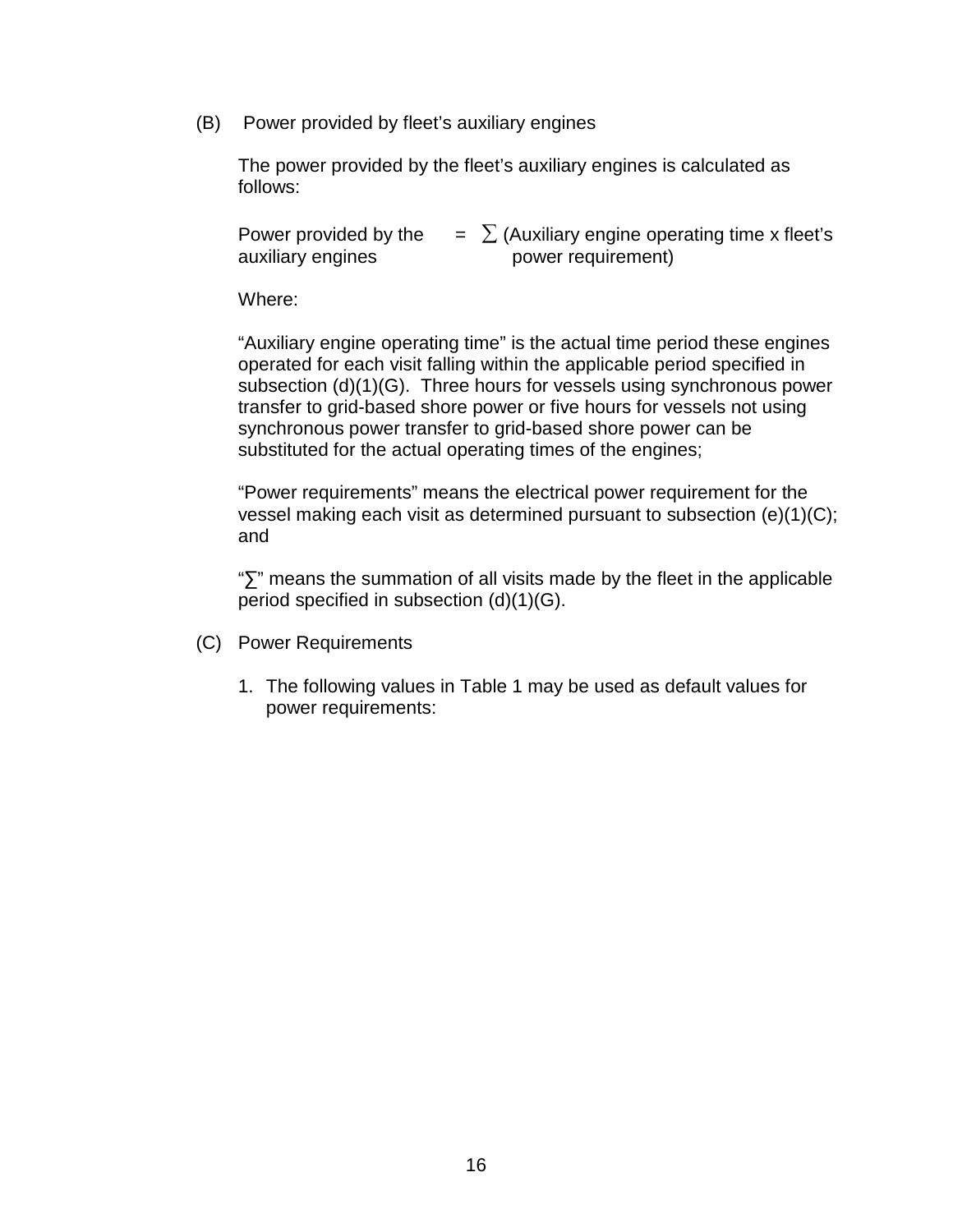| <b>Vessel Category</b>              | Size / Type                | <b>Default Power</b><br>Requirement (kW) |
|-------------------------------------|----------------------------|------------------------------------------|
| <b>Container Vessel</b>             | <1000 TEU                  | 1,000                                    |
|                                     | 1,000-1,999 TEU            | 1,300                                    |
|                                     | 2,000-2,999 TEU            | 1,600                                    |
|                                     | 3,000-3,999 TEU            | 1,900                                    |
|                                     | 4,000-4,999 TEU            | 2,200                                    |
|                                     | 5,000-5,999 TEU            | 2,300                                    |
|                                     | 6,000-6,999 TEU            | 2,500                                    |
|                                     | 7,000-7,999 TEU            | 2,900                                    |
|                                     | 8,000-9,999 TEU            | 3,300                                    |
|                                     | 10,000-12,000 TEU          | 3,700                                    |
| Passenger Vessel                    |                            | No Default Value                         |
|                                     |                            | Use Actual Load                          |
| <b>Refrigerated Cargo</b><br>Vessel | <b>Break Bulk</b>          | 1,300                                    |
|                                     | <b>Fully Containerized</b> | 3,300                                    |

TEU = twenty-foot equivalent unit.

 $kW =$ kilowatt

- 2. In lieu of the default values above, the fleet operator may, with adequate supporting documentation, use the actual power usage, on a monthly basis, rounded to the nearest whole kW-hrs.
- (D) The onboard auxiliary diesel engine power generation associated with each visit that meets the exemption criteria in  $(d)(1)(E)$  shall be excluded from the calculation for the fleet's baseline power generation and the calculation for the power provided by the fleet's auxiliary engines.
- (2) Equivalent Emissions Reduction Option

For the purposes of subsection (d)(2)(A) the percent emission reduction shall be calculated as follows:

Percent Reduction = (BFE – PBFE – FEC) / BFE

Where, the baseline fleet emissions, post-baseline fleet emissions, and fleet emission credits are calculated as follows:

(A) Baseline Fleet Emissions (BFE)

The baseline fleet emissions of NOx and PM shall be calculated using the following formula: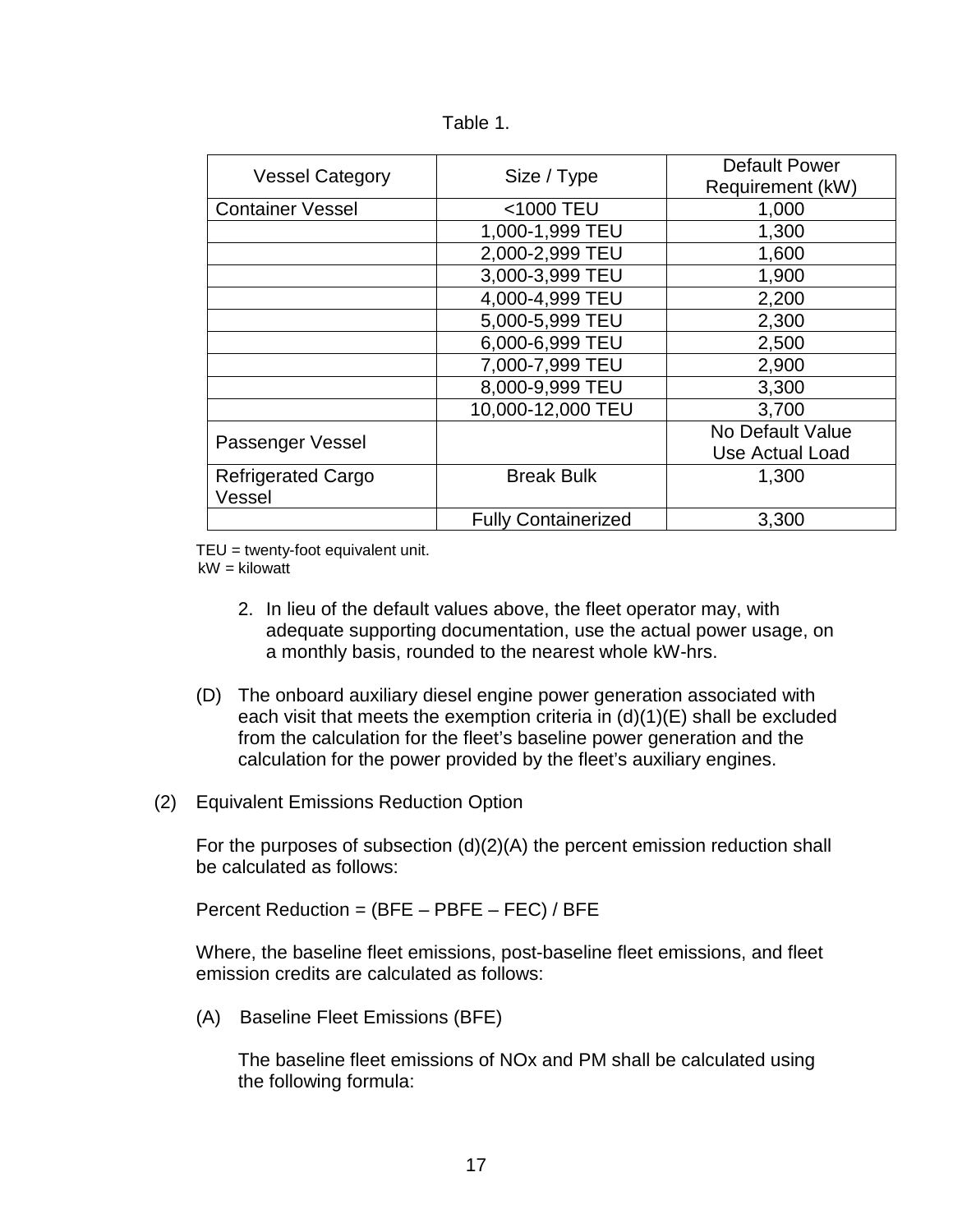Baseline Fleet Emissions =  $\sum$  (emission rate x average berthing time x power requirement x visits)

Where:

"Emission rate" for each auxiliary engine is determined pursuant to subsection (e)( 3);

"Average berthing time" for each vessel is determined for the applicable period specified in (d)(2)(D);

"Power requirements" means the electrical power requirement for each vessel as determined pursuant to subsection (e)(1)(C);

"Visits" means the total number of visits by the vessel during the applicable period specified in the appropriate subsection in (d)(2)(A) or subsection (d)(2)(D); and

"∑" means the summation over the entire fleet subject to the emission reduction option.

(B) Post-Baseline Fleet Emissions (PBFE)

The post-baseline fleet emissions of NOx and PM shall be calculated using the following formula:

| Post-Baseline Fleet Emissions = $\sum$ (emission rate x average |                                |
|-----------------------------------------------------------------|--------------------------------|
|                                                                 | berthing time x power          |
|                                                                 | requirement x visits x control |
|                                                                 | factor)                        |

Where:

"Emission rate" for each auxiliary engine is determined pursuant to subsection (e)(3);

"Average berthing time" for each vessel is determined for the applicable period specified in the appropriate subsection in (d)(2)(A) or subsection  $(d)(2)(D);$ 

"Power requirements" means the electrical power requirement for each vessel as determined pursuant to subsection (e)(1)(C);

"Visits" means the total number of visits by the vessel during the applicable period specified in the appropriate subsection in (d)(2)(A) or subsection (d)(2)(D);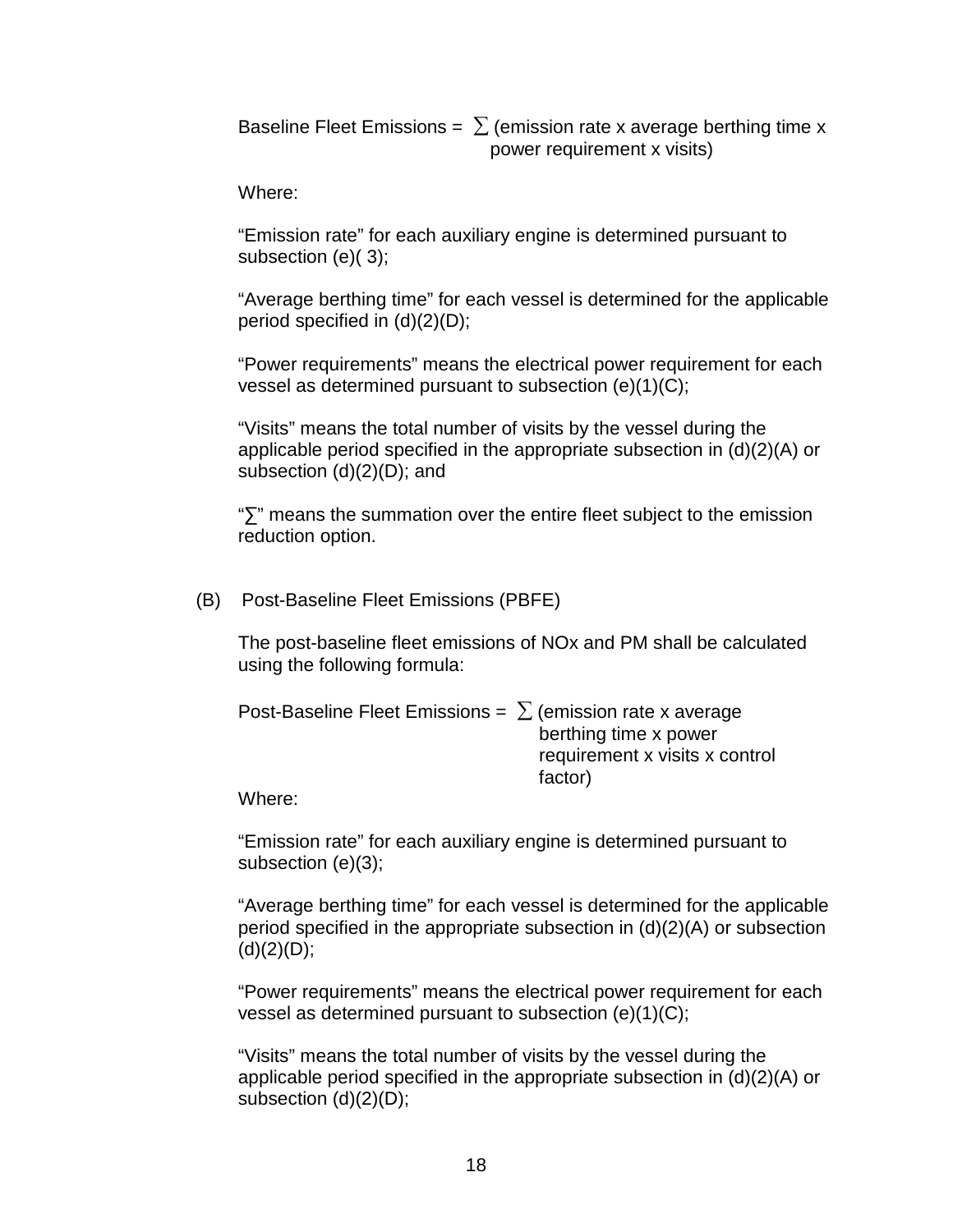"Control factor" means the applicable control factor specified in subsection (e)(4); and

"∑" means the summation over the entire fleet subject to the emission reduction option.

(C) Adjustments to Baseline Fleet Emissions and Post-Baseline Fleet Emissions Calculations for Vessels Choosing to Use Grid-Based Shore Power

Emissions from a vessel capable of using shore power during a visit that can be classified as an emergency event shall be excluded from paragraphs (A) and (B) above.

(D) Fleet Emission Credits (FEC)

 Fleets that achieve reductions of NOx and PM emissions earlier than January 1, 2010, or in excess of the requirements of (d)(2)(A)1 or (d)(2)(A)2 may apply for fleet emission credits (FEC) that can be used toward compliance with the requirements in  $(d)(2)(A)1$ ,  $(d)(2)(A)2$ , or (d)(2)(A)4. FECs can only be used by a fleet achieving the early or excess emission reductions, can be used only at the port where the early or excess emission reductions occurred, cannot be used in any other program administered by the Air Resources Board or local air district, and expire on March 1, 2018.

- 1. Eligible emission reductions are as follows:
	- a. Emission reductions achieved prior to January 1, 2010.
	- b. Emission reductions achieved between January 1, 2010, to December 31, 2011, beyond the amount required by (d)(2)(A)1.
	- c. Emission reductions achieved between January 1, 2012, to December 31, 2013, beyond the amount required by (d)(2)(A)2.
- 2. Ineligible emission reductions

Emission reductions which are a result of a project that has received incentive funds through a contract or other binding agreement from the Air Resources Board or a local air district are not eligible emission reductions.

3. Applying for fleet emission credits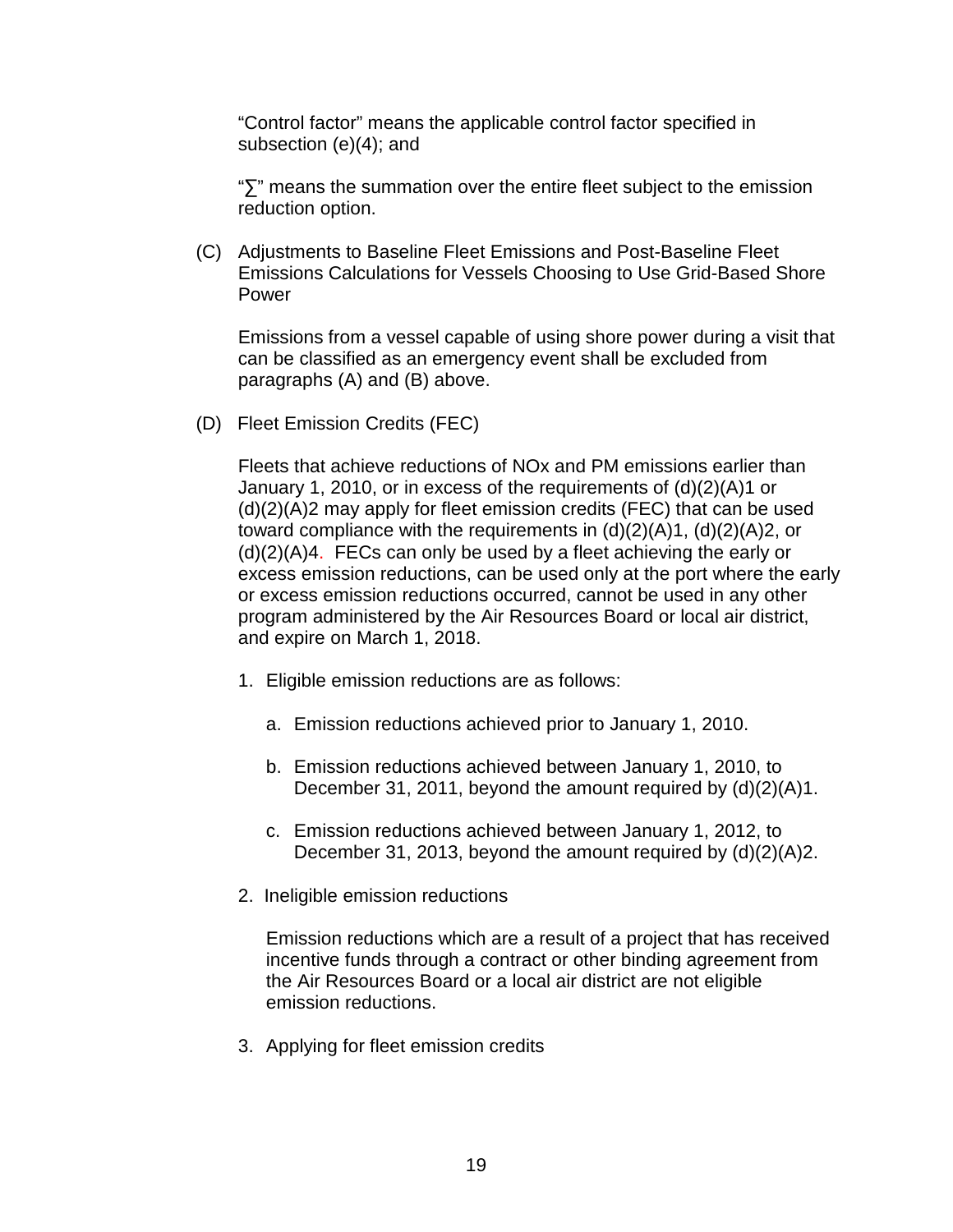Applications for fleet emission credits must demonstrate that the emission reductions are quantifiable and occurred earlier than January 1, 2010, or were in excess of the requirements of (d)(2)(A)1 or (d)(2)(A)2. The information shall be submitted on forms specified by the Executive Officer according to the following schedule:

- a. Application for fleet emission credits for reductions achieved prior to January 1, 2010, shall be submitted to the Executive Officer by March 1, 2010.
- b. Application for fleet emission credits for excess reductions beyond those required for  $(d)(2)(A)$ 1 shall be submitted to the Executive Officer as part of the fleet's March 1, 2012 annual statement of compliance required pursuant to subsection (g)(2)(A)3.
- c. Application for fleet emission credits for excess reductions beyond those required for (d)(2)(A)2 shall be submitted to the Executive Officer as part of the fleet's March 1, 2014 annual statement of compliance required pursuant to subsection (g)(2)(A)3.
- 4. Approval of fleet emission credits
	- a. Within 30 calendar days of receipt of an application, the Executive Officer shall inform the Applicant in writing if the application is complete or deficient. If deemed deficient, the Executive Officer shall identify the specific information required to make the application complete.
	- b. Within 60 calendar days of the application being deemed complete, the Executive Officer shall approve or deny the fleet emission credit.
	- c. An applicant dissatisfied with the decision of the Executive Officer regarding the approval or denial of the fleet emission credit may appeal the decision within 30 calendar days in accordance with the Administrative Hearing Procedure for Petitions for Review of Executive Officer Decisions, Title 17 California Code of Regulations, commencing with section 60055.1.
	- d. Upon approval of the fleet emission credit, the Executive Officer shall issue a Certificate to the applicant. The Certificate shall identify the recipient of the certificate, the quantity of the fleet emission credit of each pollutant in tons per year, the port at which the reduction was created, and any other data deemed appropriate by the Executive Officer.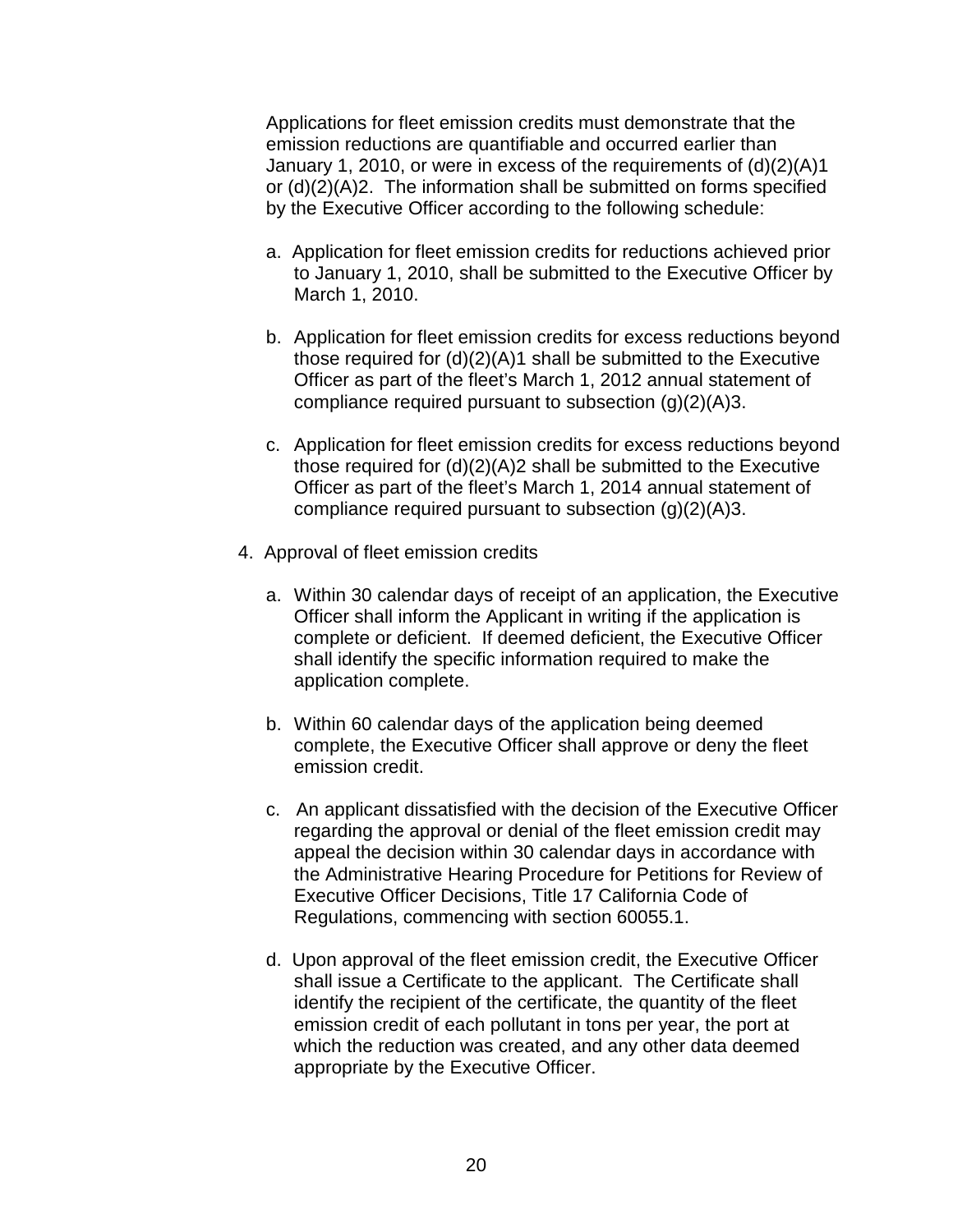- 5. Using fleet emission credits
	- a. Fleet emission credits may be applied to the percent emission reduction calculations used by the fleet to demonstrate compliance with the requirements in  $(d)(2)(A)1$ ,  $(d)(2)(A)2$ , and (d)(2)(A)4. The fleet shall surrender the FEC Certificate(s) as part of the applicable annual compliance statement. If the entire FEC is used, the Executive Officer shall retain the Certificate. If only part of the FEC is used, the Executive Officer shall retain the old Certificate and issue a new Certificate identifying the remaining portion of the FEC.
	- b. The Executive Officer shall monitor the accumulation and use of the fleet emission credits.
	- c. Fleet emission credits cannot be used to comply with requirements in  $(d)(2)(A)3$  or  $(d)(2)(A)5$ .
	- d. Fleets that switch compliance options from (d)(1), the reduced onboard power generation option, to (d)(2), the equivalent emission reduction option, cannot accumulate or use fleet emission credits.
- (3) A person complying with the requirements of subsection  $(d)(2)$  may choose any of the following emissions rates for use in the calculations specified in subsection  $(e)(2)(A)$  and  $(e)(2)(B)$ :
	- (A) Results from emission measurements for similar auxiliary diesel engines that are used to satisfy a marine engine standard, including U.S. Environmental Protection Agency (EPA) emission standards for marine engines (40 CFR Part 94), and the International Convention for the Prevention of Pollution from Ships, 1973, as modified by the Protocol of 1978 (MARPOL 73/78), both of which are incorporated herein by reference;
	- (B) Emission measurements approved by the Executive Officer and using the test methods specified in subsection (e)(4)(B)(3); or
	- (C) In lieu of test data measured pursuant to paragraph (A) or (B) above, the following emission rates may be used as default values:
		- 1. 13.9 g/kW-hr for NOx.
		- 2. 0.38 g/kW-hr for PM if 0.11 to 0.5 percent sulfur marine gas oil or marine diesel oil is used as a fuel.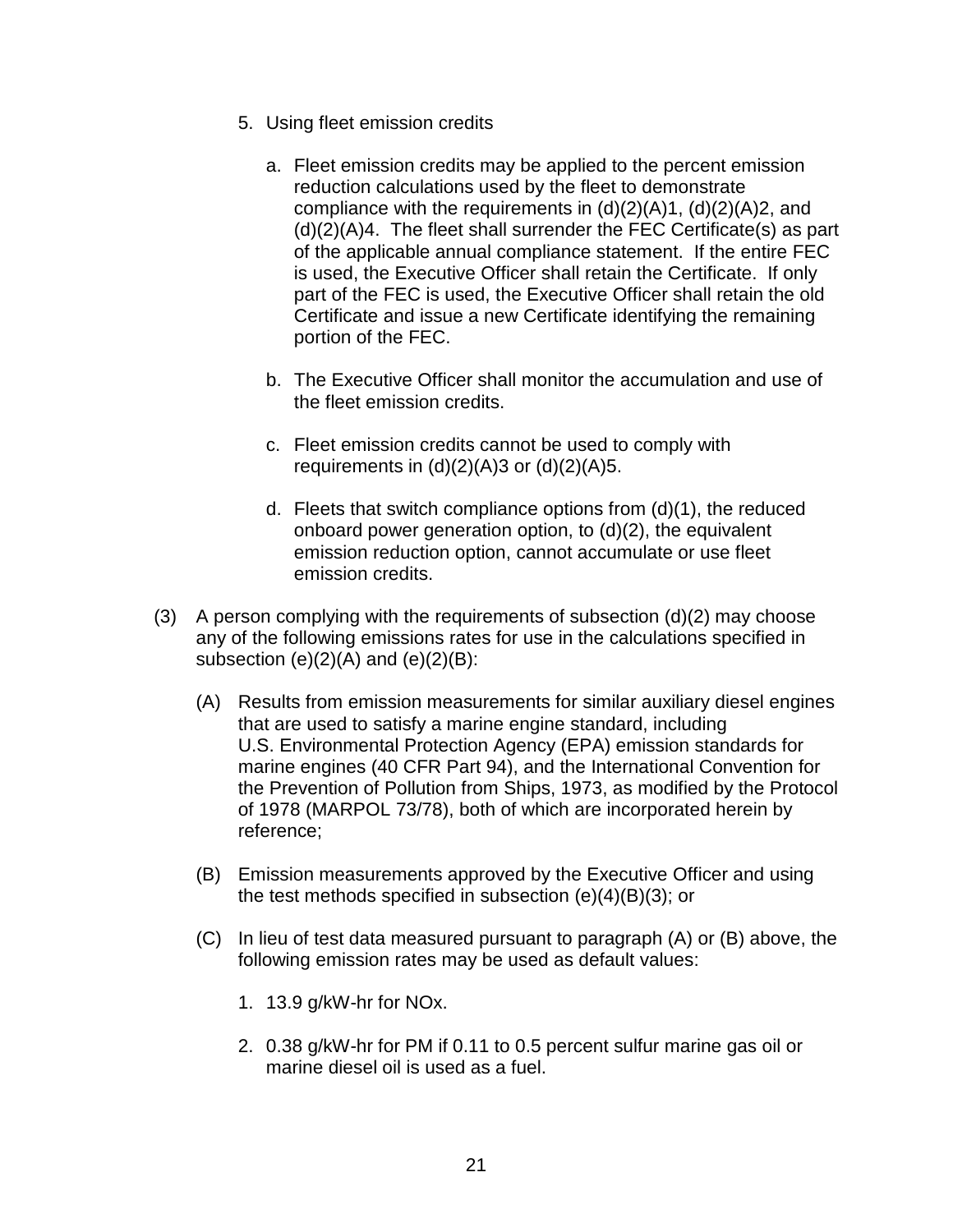- 3. 0.25 g/kW-hr for PM if 0.10 or less sulfur content marine gas oil or marine diesel oil is used as a fuel.
- (4) Control Factors
	- (A) The emissions from vessels using grid power in lieu of the vessel's auxiliary engines when the vessels are at berth are presumed to be reduced by 90 percent.
	- (B) No control efficiencies for alternative control technologies shall be used to comply with the requirements of this provision unless the control efficiencies are calculated or measured as follows:
		- 1. The control efficiencies shall be based on an emission test protocol that is approved by the Executive Officer prior to conducting the emission measurements;
		- 2. The results of the emission measurements conducted pursuant to paragraph 1 above are approved by the Executive Officer; and
		- 3. Emission measurements are conducted using the following test methods. Alternative tests methods may be used upon written approval from the Executive Officer:
			- a. NOx and  $CO<sub>2</sub>$  shall be measured using California Air Resources Board (CARB) Test Method 100, dated July 1997, which is incorporated herein by reference, or equivalent district-approved test method;
			- b. Diesel PM shall be measured using ISO 8178 Test Procedures: ISO 8178-1: 1996(E) ("ISO 8178 Part 1"); ISO 8178-2:1996(E) ("ISO 8178 Part 2"); and ISO 8178-4: 1996(E) ("ISO 8178 Part 4"), all of which are incorporated herein by reference;
			- c. Ammonia slip shall be measured using the Bay Area Air Quality Management District Source Test Procedure ST-1B, Ammonia Integrated Sampling, dated January 1982, which is incorporated herein by reference, or other equivalent district approved test method; and
			- d. The sulfur content of fuels shall be determined pursuant to International Standard ISO 8754 (as adopted in 2003), which is incorporated herein by reference.
	- (C) Results from emission measurements from a verified emission control strategy may be used in conjunction with engine emission information.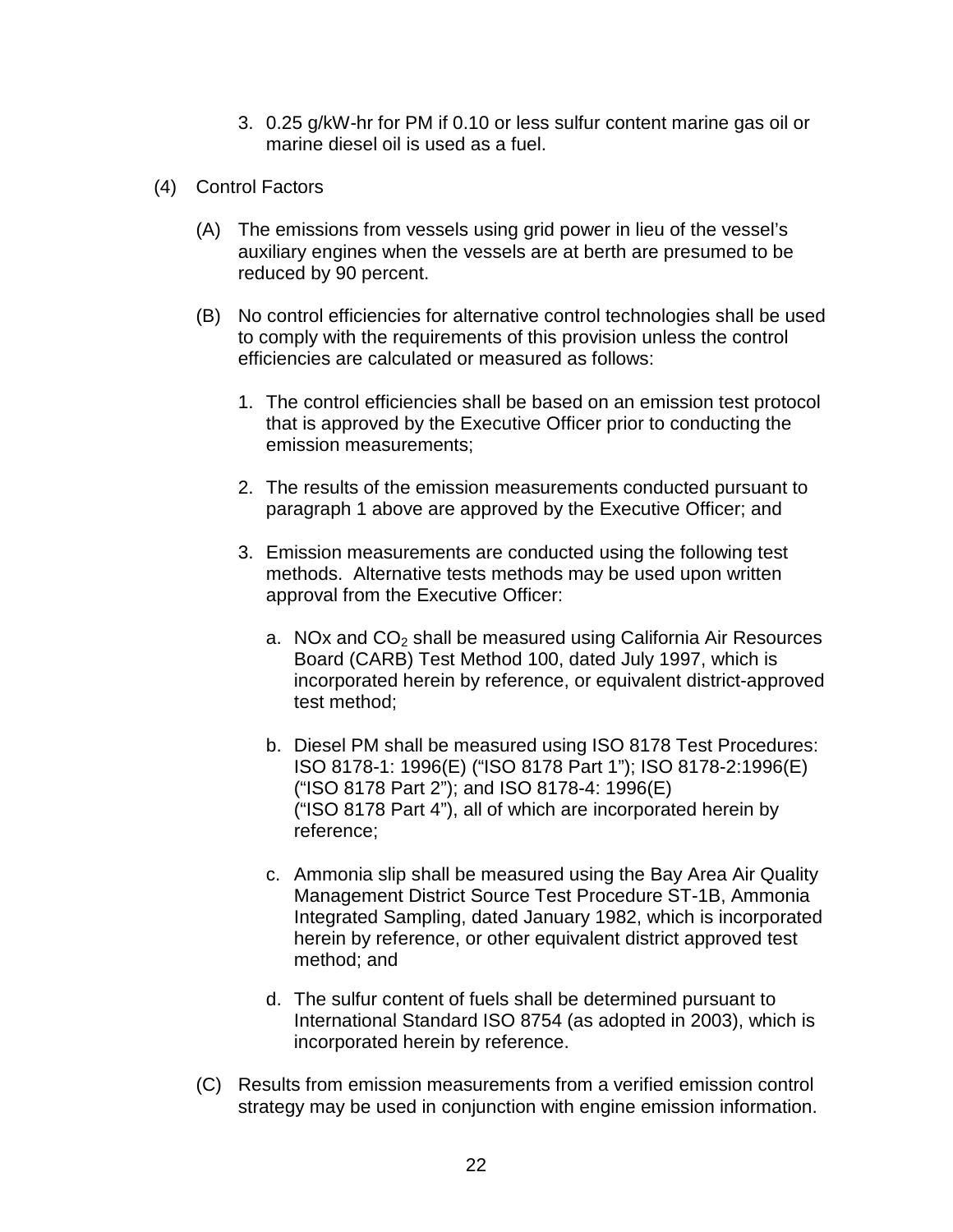- (D) The Executive Officer may request periodic emission testing or other types of monitoring to verify the proper operation of alternative control technologies or distributed generation equipment, or to verify the emission rate of an auxiliary engine.
	- 1. At a minimum, emission control technologies shall be tested as follows and the results of such testing provided to the Executive Officer within 30 days of the testing:
		- a. Shore-based systems shall be tested annually to demonstrate the overall percentage of emission reduction being achieved.
		- b. Catalyst based air pollution control systems installed on vessels shall be tested after every 1,000 hours of operation to determine the overall percentage of emission reduction being achieved.
		- c. If SCR is used as a control technology, the emissions of ammonia shall also be measured at the same time the NOx emissions are being measured.
	- 2. The Executive Officer may modify the testing frequency as he/she deems appropriate.
- (f) Terminal Plan Requirements.
	- (1) The operator of a terminal that receives more than 50 vessel visits in 2008 shall submit for the Executive Officer's approval, a plan, and subsequent updates, that discusses how the terminal will accommodate the vessels that will visit the terminal and are subject to subsection  $(d)(1)$  and  $(d)(2)$ . The initial plan shall address requirements in subsection (d)(1) and (d)(2) through 2020. The plan updates shall address any contingencies that may be necessary for the vessels to meet the requirements of subsection (d)(1) and (d)(2) by the applicable dates.
		- (A) Schedule for Plan Submittals

 The terminal operator shall submit the initial plan and subsequent updates to the plan according to the schedule below (Table 2).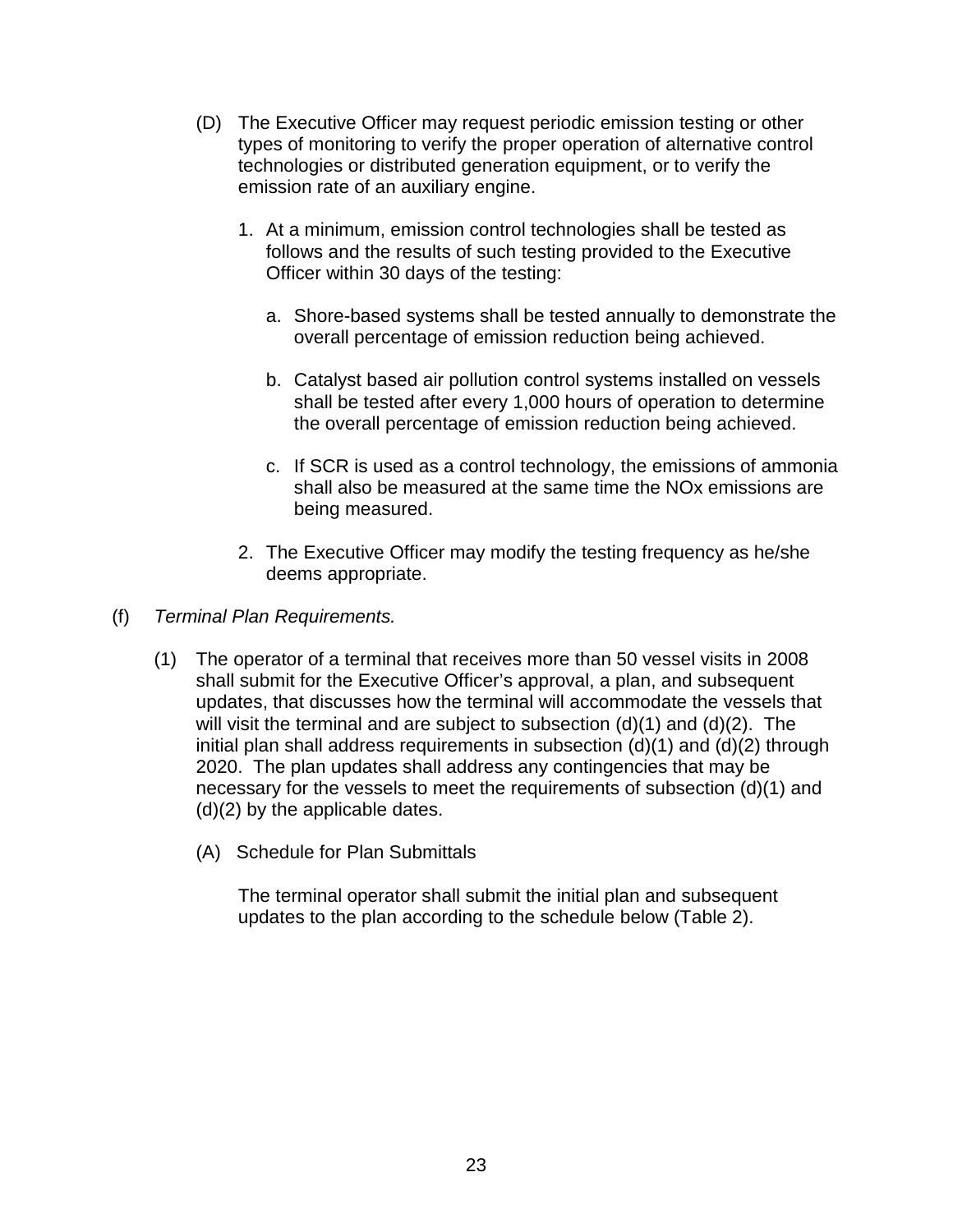| able: |  |  |
|-------|--|--|
|-------|--|--|

| <b>Vessel Compliance Option</b>                           | <b>Initial Terminal</b><br><b>Plan Due Date</b> | <b>Subsequent Terminal</b><br><b>Plan Updates</b>            |
|-----------------------------------------------------------|-------------------------------------------------|--------------------------------------------------------------|
| <b>Reduced Onboard Power</b><br>Generation Option: (d)(1) | July 1, 2009                                    | July 1, 2013<br>July 1, 2016<br>July 1, 2019                 |
| <b>Equivalent Emissions</b><br>Reduction Option: (d)(2)   | July 1, 2009                                    | July 1, 2011<br>July 1, 2013<br>July 1, 2016<br>July 1, 2019 |

- (B) Approval of Plans
	- a. Within 30 calendar days of receipt of a plan, the Executive Officer shall inform the terminal operator in writing if the plan is complete or deficient. If deemed deficient, the Executive Officer shall identify the specific information required to make the plan complete.
	- b. Within 60 calendar days of the plan being deemed complete, the Executive Officer shall approve or disapprove the plan based on a determination of it meeting the requirements of (f)(2) or (f)(3), whichever is applicable.
- (2) Plan Requirements for Reduced Onboard Power Generation Option

The plan shall include discussion of necessary infrastructure modifications needed for affected fleets to satisfy the requirements of subsection (d)(1) by the 2014, 2017, and 2020 compliance dates. The plan shall also include the schedule for implementing the modifications. The discussion shall include the following:

- (A) Discussion of ship activity and projected power demands at the terminal:
	- 1. Number of ships and visits to the terminal;
	- 2. The projected amount of electric power needed from the utility grid on an annual basis and the maximum power capacity;
- (B) Discussion of available power at the terminal;
- (C) Discussion of major infrastructure improvements to terminal that would be needed to provide projected power loads at the berth, including identification of existing berths to be modified or new berths to be constructed;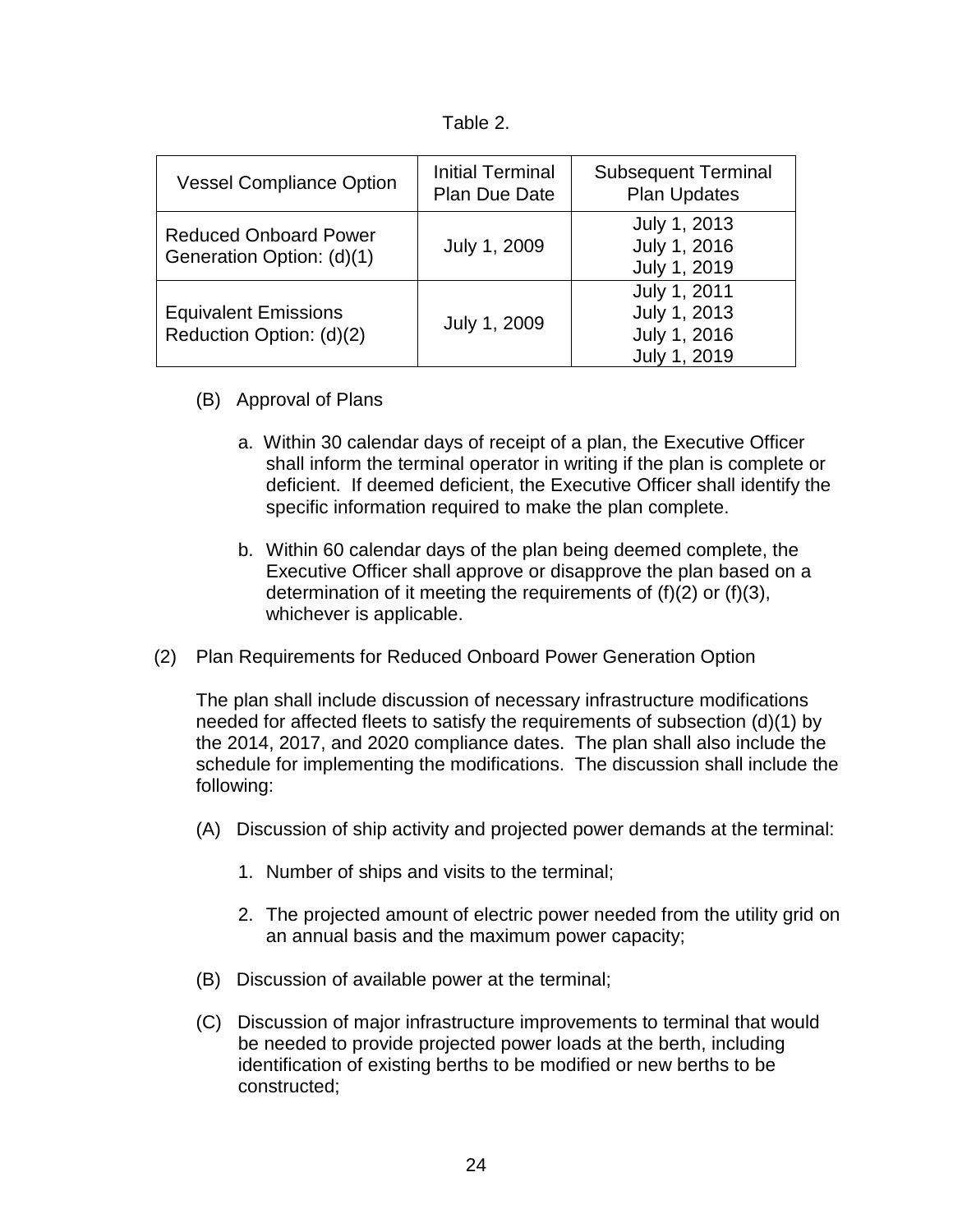- (D) Discussion of improvements to port infrastructure that would be needed to provide projected power loads;
- (E) Discussion of utility infrastructure improvements, if any, outside the port boundary that would be needed to provide projected power loads; and
- $(F)$  A schedule for each activity needed to implement  $(C)$ ,  $(D)$ , and  $(E)$ above.
- (3) Plan Requirements for Equivalent Emissions Reduction Option
	- (A) The plan shall include a description of the control techniques that will be used to reduce in-berth vessel emissions needed for affected fleets to satisfy requirements of subsection (d)(2) by the 2010, 2012, 2014, 2017, and 2020 compliance dates. These techniques would include electric power from the utility grid (grid-based shore power), electrical power from sources that are not part of a utility's electrical grid (distributed generation), and alternative control technologies;
	- (B) For berths where grid-based shore power will be implemented, the plan shall contain the information specified in subsection (f)(2);
	- (C) For berths where distributed generation will be implemented, the plan shall contain the following information:
		- 1. Identification and description of distributed generation equipment, including estimated electrical output and fuel input;
		- 2. Berth(s) where the equipment will be used;
		- 3. Number of ships and corresponding visits to the berth(s);
		- 4. Projected amount of electric power that will be needed at the berth(s) from the distributed generation equipment, calculated on an annual and maximum capacity basis;
		- 5. Schedule for deploying distributed generation equipment; and
		- 6. The estimated reductions in NOx and PM emissions from vessels using the distributed generation equipment, including documentation supporting the anticipated reductions.
	- (D) For berths where alternative controls will be implemented, the plan shall contain the following information;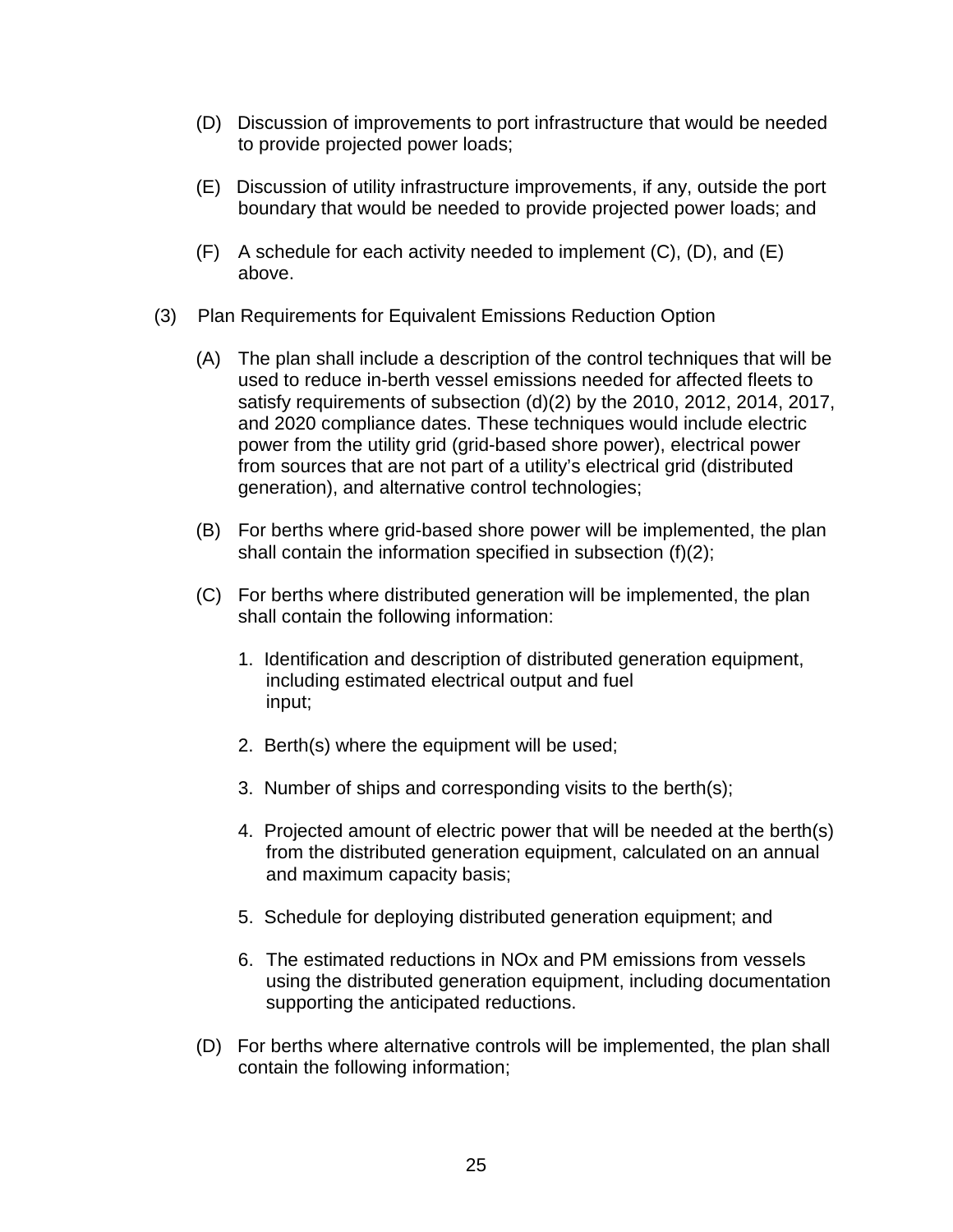- 1. Identification and description of equipment, including whether it will be located on the ship or on the shore;
- 2. Number of ships and corresponding visits using ship-side equipment;
- 3. Number of ships and corresponding visits using shore-side equipment;
- 4. Berth(s) where shore-side equipment will be used;
- 5. Schedule for implementing equipment; and
- 6. Estimated reductions in NOx and PM emissions from vessels using the ship-side and shore-side equipment, including documentation supporting the anticipated reductions.
- (4) A port may submit terminal plans required under subsection (f)(1) on behalf of the terminals located at that port.
- (g) Reporting and Recordkeeping Requirements.
	- (1) Reporting and Recordkeeping Requirements for Persons that Comply with Subsection (d)(1)
		- (A) The Responsible Official shall provide the following reports to the Executive Officer:
			- 1. A vessel fleet plan for each California port visited by a fleet, where the fleet is not exempt pursuant to section  $(b)(3)(E)$ .
				- a. The plan is due to the Executive Officer by July 1, 2013, and an updated plan is due by July 1, 2016, and July 1, 2019.
				- b. The plan must address the vessels in the fleet that visit the port and would be affected by the requirements specified in subsection (d)(1). The following information shall be included in the vessel fleet plan and subsequent updates:
					- i. Fleet information, including: vessel category for the fleet (container, passenger, or refrigerated cargo), name of the port visited by the fleet, name of terminals visited, number of ships visiting the port annually, and total number of ship visits to the port annually.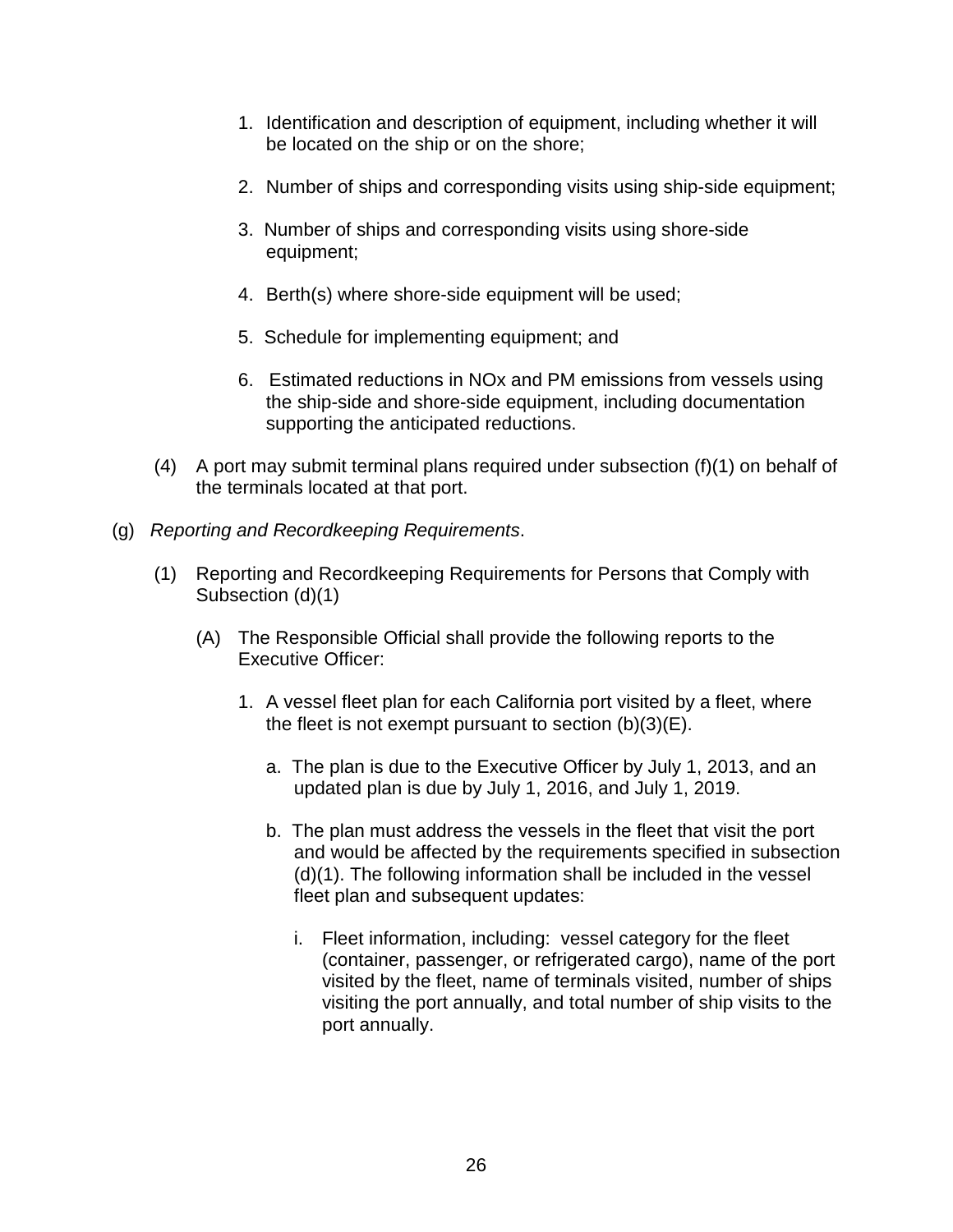- ii. Information on the vessels in the fleet that will have their emissions reduced to satisfy the requirements of subsection  $(d)(1)$ .
	- I. Vessel plans that are due July 1, 2013, shall include the following vessel information:
		- 1. Name and Lloyd's number of each vessel capable of using shore power by January 1, 2014, maximum power requirement of the vessel while at berth, and total number of annual visits to the port;
		- 2. The number of vessels that will have the capabilities for using shore power by January 1, 2017, the maximum amount of power expected to be used by these vessels while at berth, and the total number of annual visits expected to be made by these ships to the port; and
		- 3. The number of vessels that will have the capabilities for using shore power by January 1, 2020, the maximum amount of power expected to be used by these vessels while at berth, and the total number of annual visits expected to be made by these ships to the port.
	- II. Vessel plan updates that are due July 1, 2016, shall have the following vessel information:
		- 1. Name and Lloyd's number of each vessel capable of using shore power by January 1, 2017, maximum power requirement of the vessel while at berth, and total number of annual visits to the port; and
		- 2. The number of vessels that will have the capabilities for using shore power by January 1, 2020, the maximum amount of power expected to be used by these vessels while at berth, and the total number of annual visits expected to be made by these ships to the port.
	- III. Vessel plan updates that are due July 1, 2019, shall include the following vessel information:

 Name and Lloyd's number of each vessel capable of using shore power by January 1, 2020, maximum power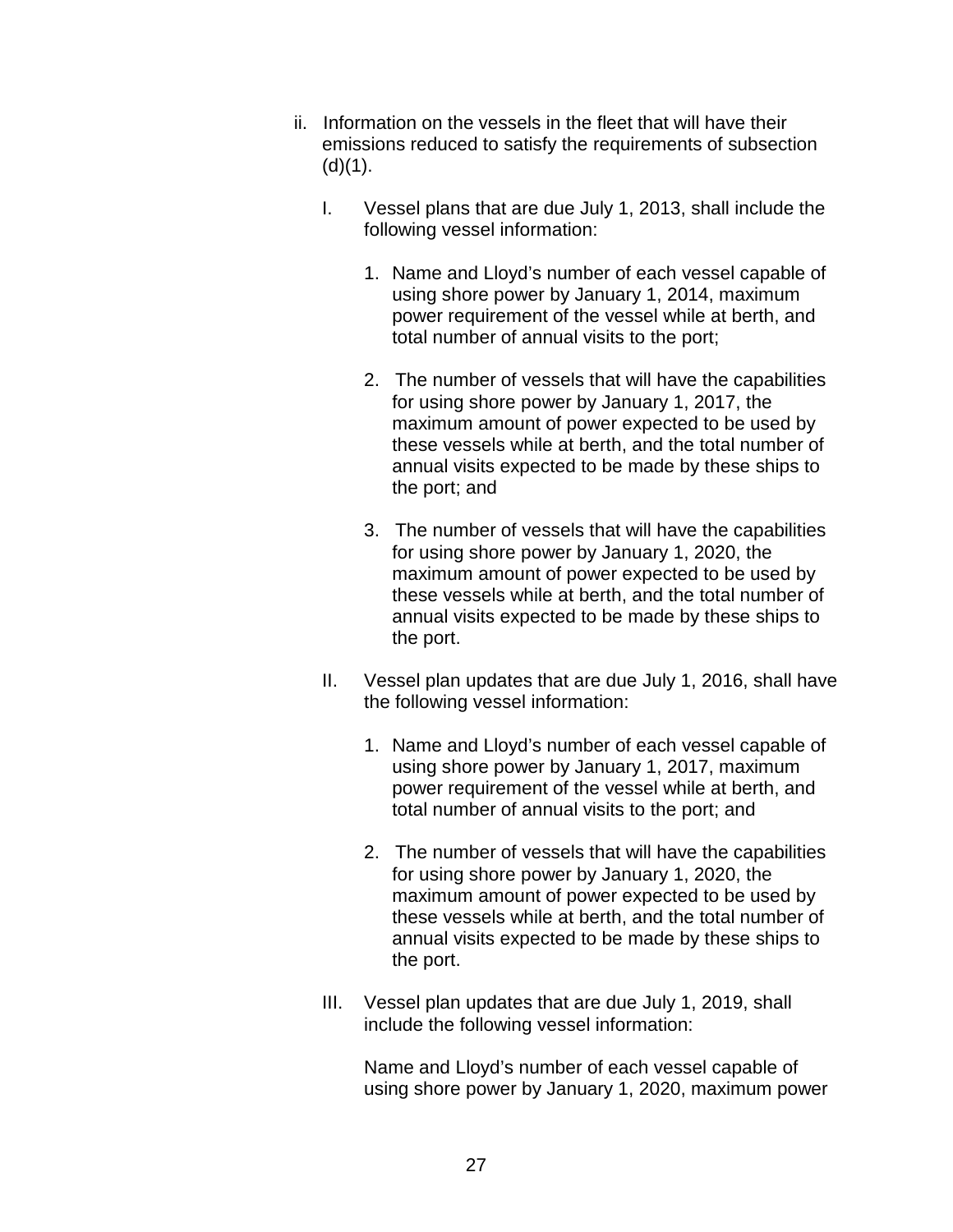requirement of the vessel while at berth, and total number of annual visits to the port.

- 2. An annual statement of compliance pursuant to subsection (d)(1).
	- a. The initial annual statement of compliance is due to the Executive Officer by March 1, 2015. This statement is for the 2014 calendar year. Thereafter, the annual statement is due to the Executive Officer by March 1 of each year, certifying compliance with the requirements for the previous calendar year.
	- b. The following information shall be included with the statement of compliance:
		- i. A statement signed by the Responsible Official that the requirements specified in subsection (d)(1) have been met for each California port visited by a fleet, where the fleet is not exempt pursuant to section (b)(3)(E).
		- ii. Information on visits and power requirements while at berth for all vessels within the fleet that visited the California port including:
			- I. Current name of the vessel;
			- II. Lloyd's number for the vessel;
			- III. Vessel type (container, passenger, refrigerated cargo);
			- IV. TEU capacity (container vessels only);
			- V. Total visits, by terminal;
			- VI. Number of visits where the vessel satisfied the requirements of (d)(1)(D);
			- VII. Number of visits where the visit for the vessel would fall within the exemptions identified in  $(d)(1)(E)$ ;
			- VIII. Average berthing time at the port; and
			- IX. Average power requirement for the vessel while at berth, in MW-hr.
		- iii. The information submitted pursuant to paragraph ii. above shall be reported for the following periods:
			- I. January 1 through March 31, inclusive;
			- II. April 1 through June 30, inclusive;
			- III. July 1 through September 30, inclusive; and
			- IV. October 1 through December 31, inclusive.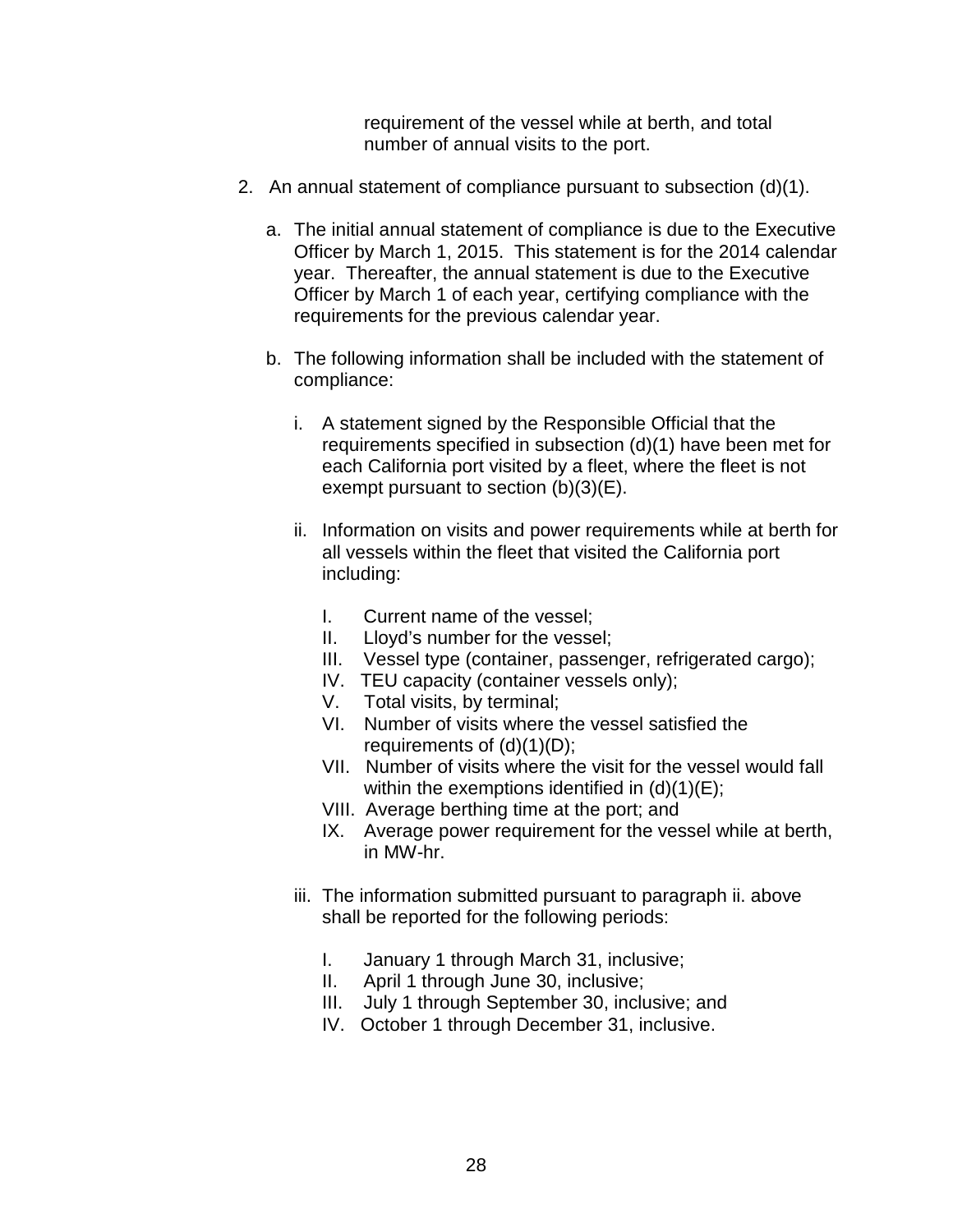- (B) Recordkeeping
	- 1. The following records shall be kept at a central location by the vessel operator. A logbook that records, for each visit, the dates, times, and other information as specified below:
		- a. Name of the vessel, the port and terminal visited;
		- b. Power requirement while at berth;
		- c. When the vessel initially tied to the berth and when the vessel cast-off the tie lines;
		- d. When the auxiliary engines were shut down and subsequently restarted;
		- e. Whether departure from the berth was delayed by the U.S. Coast Guard or other federal agency. Identification of the agency that caused the delay, reason for the delay, and when the federal agency released the vessel;
		- f. If an emergency event occurred, a description and duration of that emergency event; and
		- g. For vessels subject to (d)(1)(I), a discussion of any onboard equipment failure that prevents the usage of shore power equipment. This discussion should include the date when equipment initially failed, identification of equipment that failed, and dates and description of each effort to repair the equipment.
	- 2. All records required pursuant to this provision shall be retained for a minimum of five years. This information shall be supplied to the Executive Officer within 30 days of a request from ARB staff.
- (2) Reporting and Recordkeeping Requirements for Persons Opting to Comply with the Equivalent Emissions Reduction Option in Subsection (d)(2)
	- (A) The Responsible Official shall provide the following reports to the Executive Officer:
		- 1. A vessel fleet plan for each California port visited by a fleet, where the fleet is not exempt pursuant to section  $(b)(3)(E)$ .
			- a. The plan is due to the Executive Officer by July 1, 2009, and an updated plan is due by July 1, 2011, July 1, 2013, July 1, 2016, and July 1, 2019.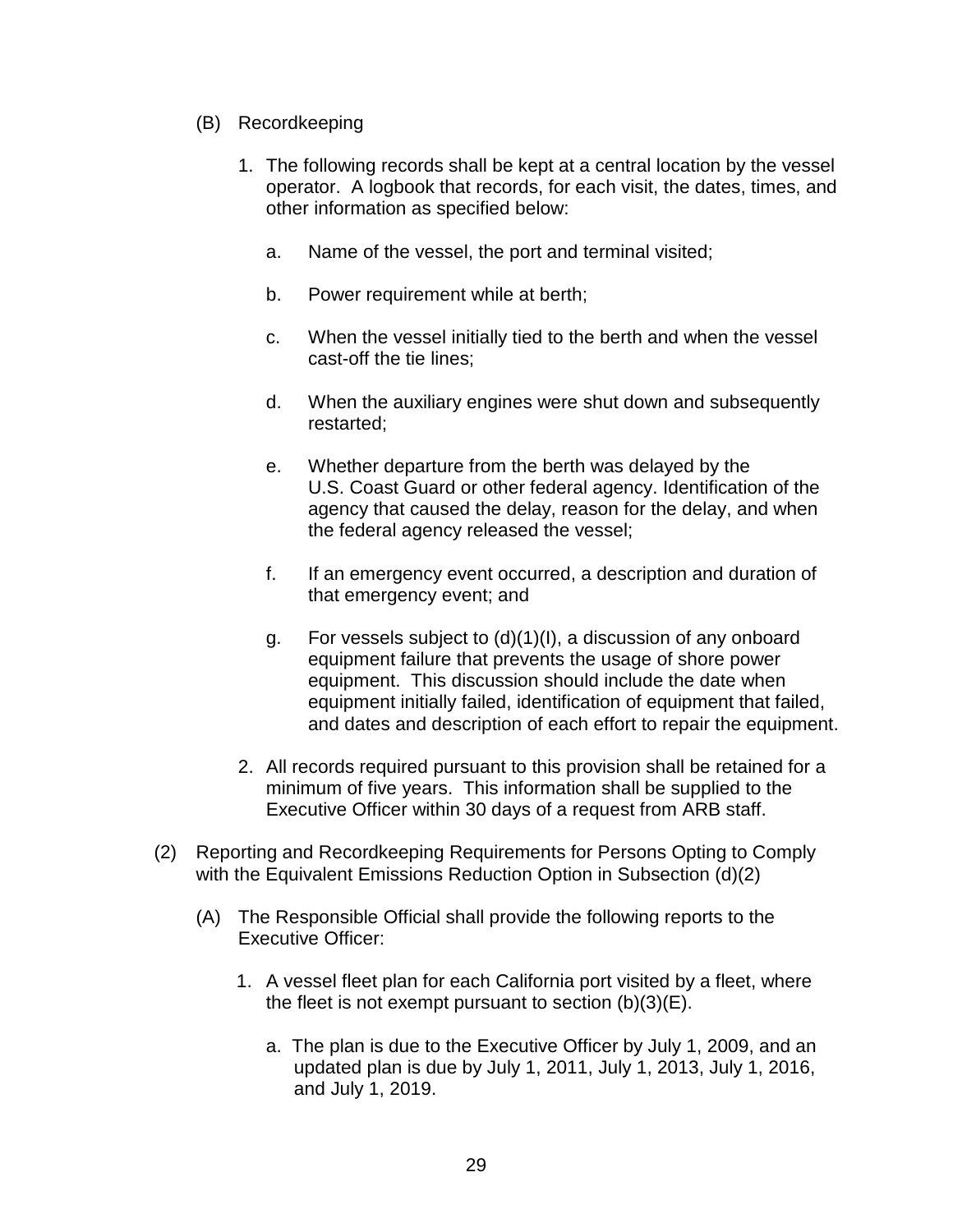- b. The plan must address the vessels in the fleet that visit the port and would be affected by the requirements specified in subsection (d)(2). The following information shall be included in the vessel fleet plan and subsequent updates:
	- i. Fleet information, including: vessel category for the fleet (container, passenger, or refrigerated cargo), name of the port visited by the fleet, name of terminals visited, number of ships visiting the port annually, and total number of ship visits to the port annually.
	- ii. Information on the vessels in the fleet that will have their emissions reduced to satisfy the requirements of subsection  $(d)(2)$ .
		- I. Vessel plans that are due July 1, 2009, shall include the following vessel information:
			- 1. Name and Lloyd's number of each vessel that will have its emissions reduced to satisfy the requirements of (d)(2) as of January 1, 2010 , type of control technique used (electric power from the utility grid, electrical power from sources that are not part of an utility's electrical grid (distributed generation), or alternative control technologies), maximum power requirement of the vessel while at berth (if using power from the grid or distributed generation), and total number of annual visits to the port, and
			- 2. The number of vessels that are expected to have their emissions reduced, by each type of control technique, to satisfy the requirements of (d)(2) by January 1, 2012, January 1, 2014, January 1, 2017 and January 1, 2020, and the total number of annual visits expected to be made by these ships to the port.
		- II. Vessel plan updates that are due July 1, 2011, shall include the following vessel information:
			- 1. Name and Lloyd's number of each vessel that will have its emissions reduced to satisfy the requirements of (d)(2) as of January 1, 2012, type of control technique used, maximum power requirement of the vessel while at berth (if using power from the grid or distributed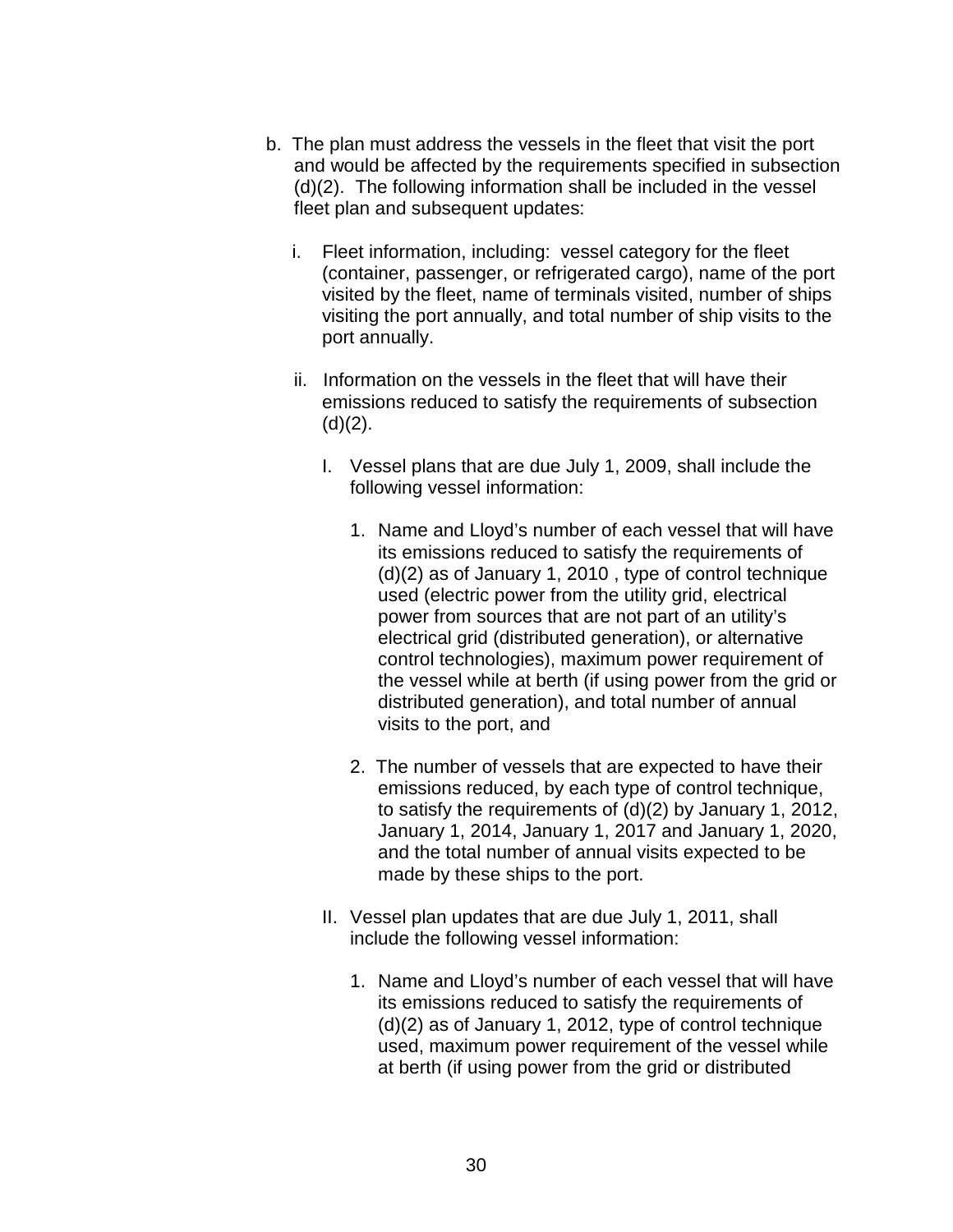generation), and total number of annual visits to the port; and

- 2. The number of vessels that are expected to have their emissions reduced, by each type of control technique, to satisfy the requirements of (d)(2) by January 1, 2014, January 1, 2017 and January 1, 2020, and the total number of annual visits expected to be made by these ships to the port.
- III. Vessel plan updates that are due July 1, 2013, shall include the following vessel information:
	- 1. Name and Lloyd's number of each vessel that will have its emissions reduced to satisfy the requirements of (d)(2) as of January 1, 2014, type of control technique used, maximum power requirement of the vessel while at berth (if using power from the grid or distributed generation), and total number of annual visits to the port; and
	- 2. The number of vessels that are expected to have their emissions reduced, by each type of control technique, to satisfy the requirements of (d)(2) by January 1, 2017, and January 1, 2020, and the total number of annual visits expected to be made by these ships to the port.
- IV. Vessel plan updates that are due July 1, 2016, shall include the following vessel information:
	- 1. Name and Lloyd's number of each vessel that will have its emissions reduced to satisfy the requirements of (d)(2) as of January 1, 2017, type of control technique used, maximum power requirement of the vessel while at berth (if using power from the grid or distributed generation), and total number of annual visits to the port; and
	- 2. The number of vessels that are expected to have their emissions reduced to satisfy the requirements of (d)(2) by January 1, 2020, by each type of control technique, and the total number of annual visits expected to be made by these ships to the port.
- V. Vessel plan updates that are due July 1, 2019, shall include the following information: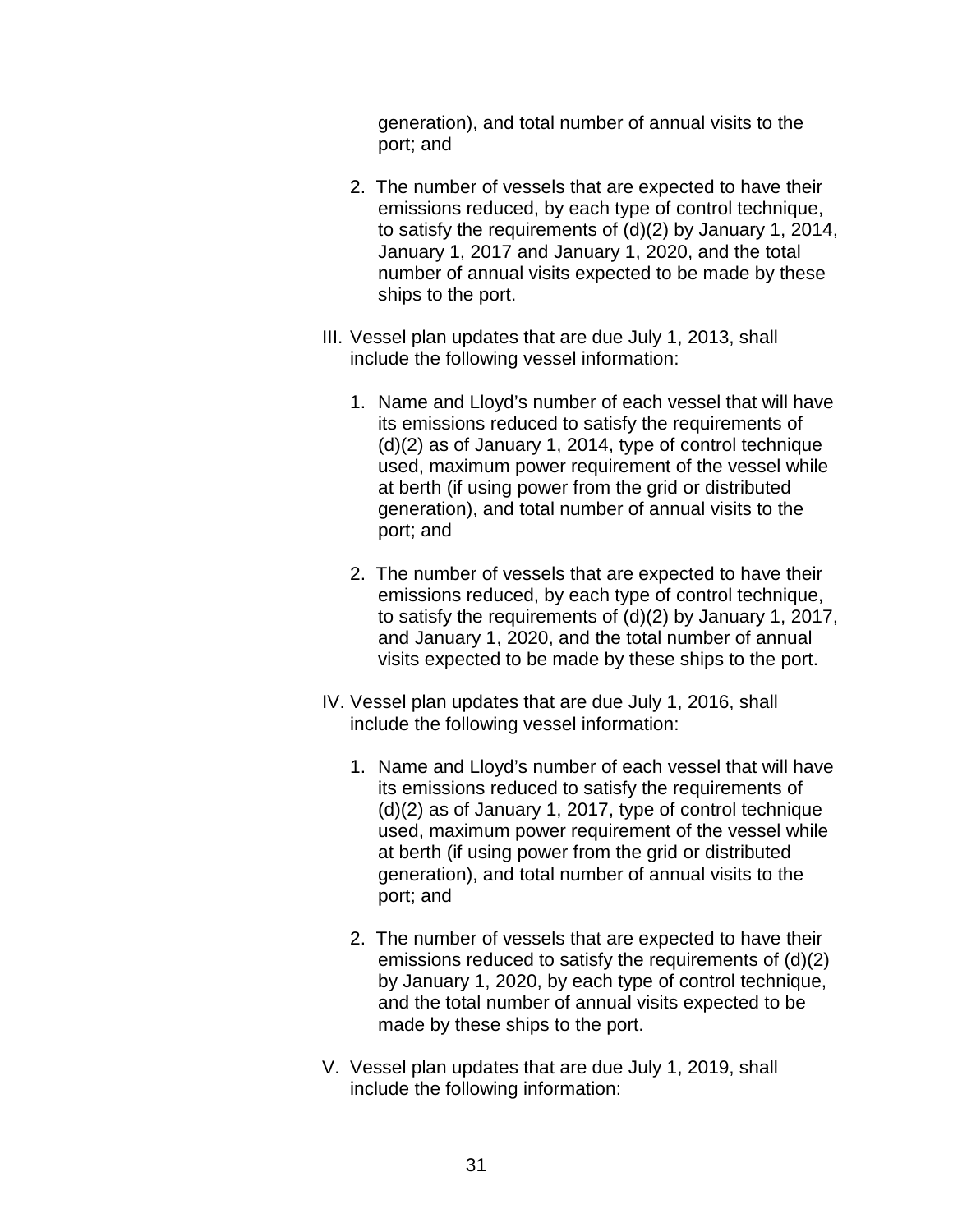Name and Lloyd's number of each vessel that will have its emissions reduced to satisfy the requirements of (d)(2) by January 1, 2020, type of control technique used, maximum power requirement of the vessel while at berth (if using power from the grid or distributed generation), and total number of annual visits to the port.

- iii. Description of the control technique(s) that will be used to reduce the vessels' auxiliary engine emissions to achieve the requirements specified in subsection (d)(2), including identifying the pollutant being reduced, the expected emission reduction (percent reduced), and the basis for determining the expected emission reduction, including submittal of emission testing results or other documentation.
- 2. If the Responsible Official submits an update to the vessel fleet plan for a fleet switching from the reduced onboard power generation compliance option to the equivalent emissions reduction option pursuant to (d)(3), the updated plan shall contain the same information required in  $(g)(2)(A)1$ .
- 3. An annual statement of compliance.
	- a. The initial annual statement of compliance is due to the Executive Officer by March 1, 2011. This statement is for the 2010 calendar year. Thereafter, the annual compliance statement is due to the Executive Officer by March 1 of each year, certifying compliance with the requirements for the previous year.
	- b. The following items should be included with the statement of compliance:
		- i. A statement signed by the Responsible Official indicating that the NOx and PM emission reductions specified by (d)(2) have been achieved for each California port visited by a fleet, where the fleet is not exempt pursuant to section  $(b)(3)(E)$ ;
		- ii. The calculated NOx and PM baseline and post-baseline emissions for each fleet. The emissions must be calculated on a calendar year basis if complying with subsection  $(d)(2)(A)$ 1 or subsection  $(d)(2)(A)$ 2 and on a quarterly basis if complying with subsection  $(d)(2)(A)3$ ,  $(d)(2)(A)4$  and  $(d)(2)(A)5$ as specified in (d)(2)(D). The following information shall be included for each vessel in the fleet: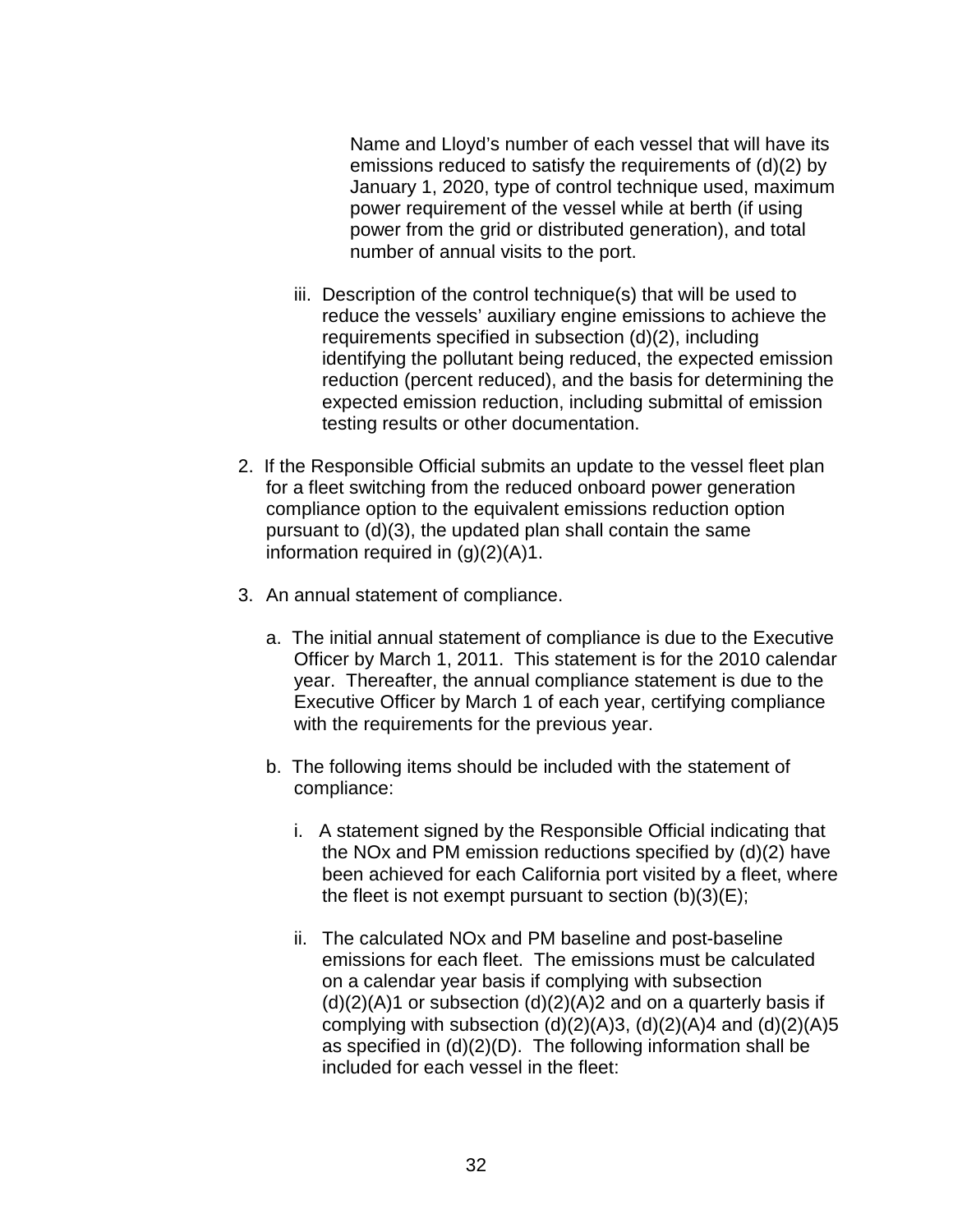- I. Current name;
- II. Lloyd's number;
- III. Vessel type (container, passenger, refrigerated cargo);
- IV. Total visits by terminal;
- V. Average berthing time at the port;
- VI. Average power requirement for the vessel while at berth, in MW-hr;
- VII. TEU capacity (container vessels only);
- VIII. Type of control technique used (electrical power from the utility grid, distributed generation, or alternative control technologies); and
- IX. Emissions of NOx and PM, in pounds, for the reporting period.
- iii. The fleet emission credits that will be applied to the NOx and PM emission reduction calculations for the fleet and the Certificate(s) for these credits that were issued pursuant to section  $(e)(2)(D)$ ; and
- iv. Description of the control technique(s) used, achievable emission reductions, and supporting documentation (e.g., reference source test results pursuant to (e)(4)(D)1 or verification documentation). For subsequent statements of compliance, the supporting documents can be referenced, including the most recent source test submitted to the Executive Officer.
- (B) Recordkeeping

The following records shall be kept at a central location by the fleet vessel operator.

- 1. For each calendar year of vessel activity, an annual summary of emissions that demonstrates compliance with the applicable emission reduction for 2010 and 2012, and a quarterly summary of emissions that demonstrates compliance with the applicable emission reduction for 2014, 2017, or 2020, which includes the following:
	- a. The fleet's baseline and post-baseline levels for NOx and PM emissions for each California port; and
	- b. Each vessel's contribution to fleet's baseline and post-baseline NOx and PM emissions, including the following information:
		- i. Name of each vessel;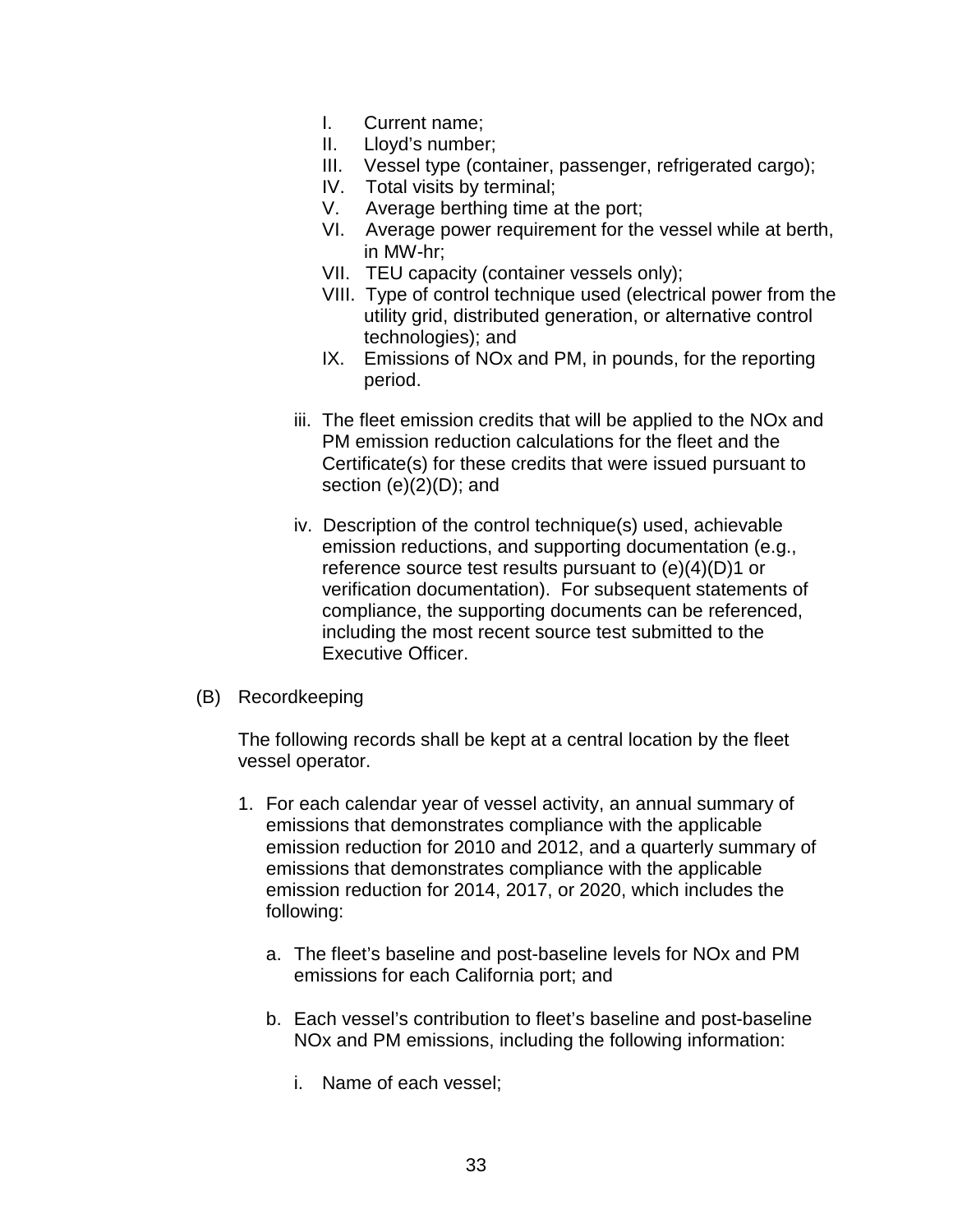- ii. Lloyd's number for each vessel;
- iii. Fuel type and average sulfur content of fuel for each vessel;
- iv. NOx and PM emissions for each vessel, in pounds;
- v. Average berthing time for each vessel;
- vi. Average power requirements for each vessel while at berth;
- vii. Total visits to each terminal at the California port made by the vessel;
- viii. Technology used to reduce emissions and associated control factor used; and
- ix. Any equipment failure aboard a vessel that prevented the vessel from using the emissions reduction technology.
- 2. Additional recordkeeping requirements for fleets using grid-based shore power to satisfy (d)(2):

If the vessel could not use shore power as a result of an emergency event, a description and duration of that emergency event.

- 3. Records made pursuant to paragraph (2)(B) above shall be kept for a minimum of five years. This information shall be supplied to the Executive Officer within 30 days of a request from ARB staff.
- (3) Reporting Requirements for Ports and Terminals
	- (A) Each California port shall provide wharfinger information to the Executive Officer annually, beginning with the wharfinger information for calendar year 2010.
		- 1. This information shall be provided to the Executive Officer no later than April 1 of the following year.
		- 2. At a minimum, the wharfinger information shall include for each vessel visiting the port:
			- a. Name of the vessel;
			- b. Vessel type;
			- c. Company operating the vessel;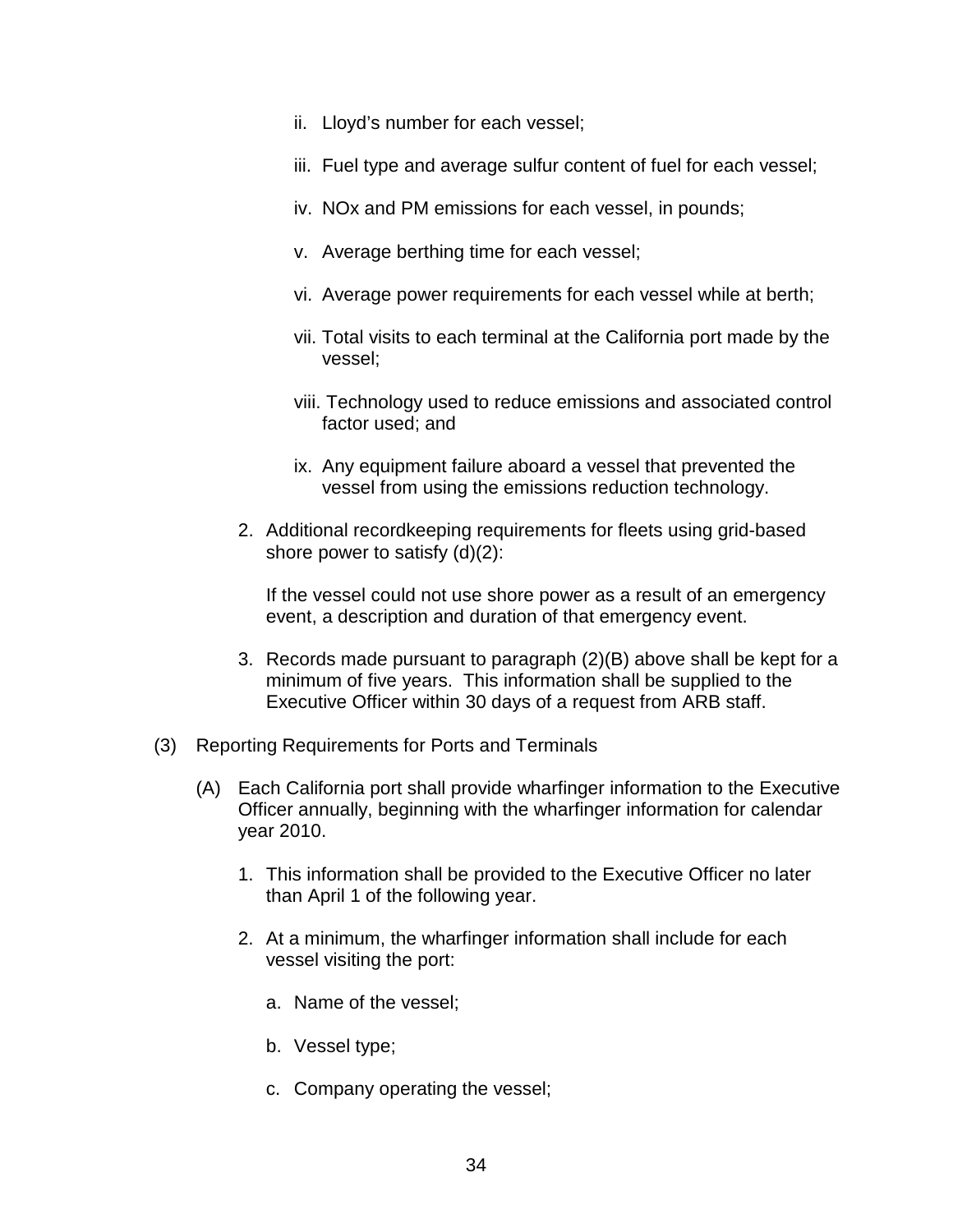- d. Lloyd's number for each vessel;
- e. Berth used by the vessel; and
- f. Date(s) and time the vessel was initially tied to the berth and subsequently released from the berth.
- (B) The terminal operator shall keep the following records. These records shall be supplied to the Executive Officer within 30 days of a request from ARB staff:
	- 1. Electricity usage for shore power:
		- a. Monthly utility billing statements that separately identify electricity supplied for shore power;
		- b. Episodes of electrical service interruption by local utility company, as confirmed and documented by local utility company; and
		- c. For distributed generation, monthly records that contain the following:
			- i. Names of vessels serviced;
			- ii. Location of vessels serviced, by berth;
			- iii. Date and time of use; and
			- iv. Power, in megawatts, supplied to the vessels.
	- 2. Date, time, and description of equipment failure located at the terminal that affected the ability of vessels to turn off their auxiliary engines or use alternative control technologies to reduce emissions pursuant to (d)(2);
	- 3. Record of each vessel that did not operate its auxiliary engines while the vessel was docked at the berth:
		- a. Name of vessel; and
		- b. Date and time each vessel was initially tied to the terminal.
	- 4. Records made pursuant to paragraph (3)(B) above shall be kept for five years.
- (4) Electronic submittals of records and other information required under this section may be approved by the Executive Officer upon request, provided such electronic submittals use digital signatures that meet the requirements specified in Government Code section 16.5. Notwithstanding the approved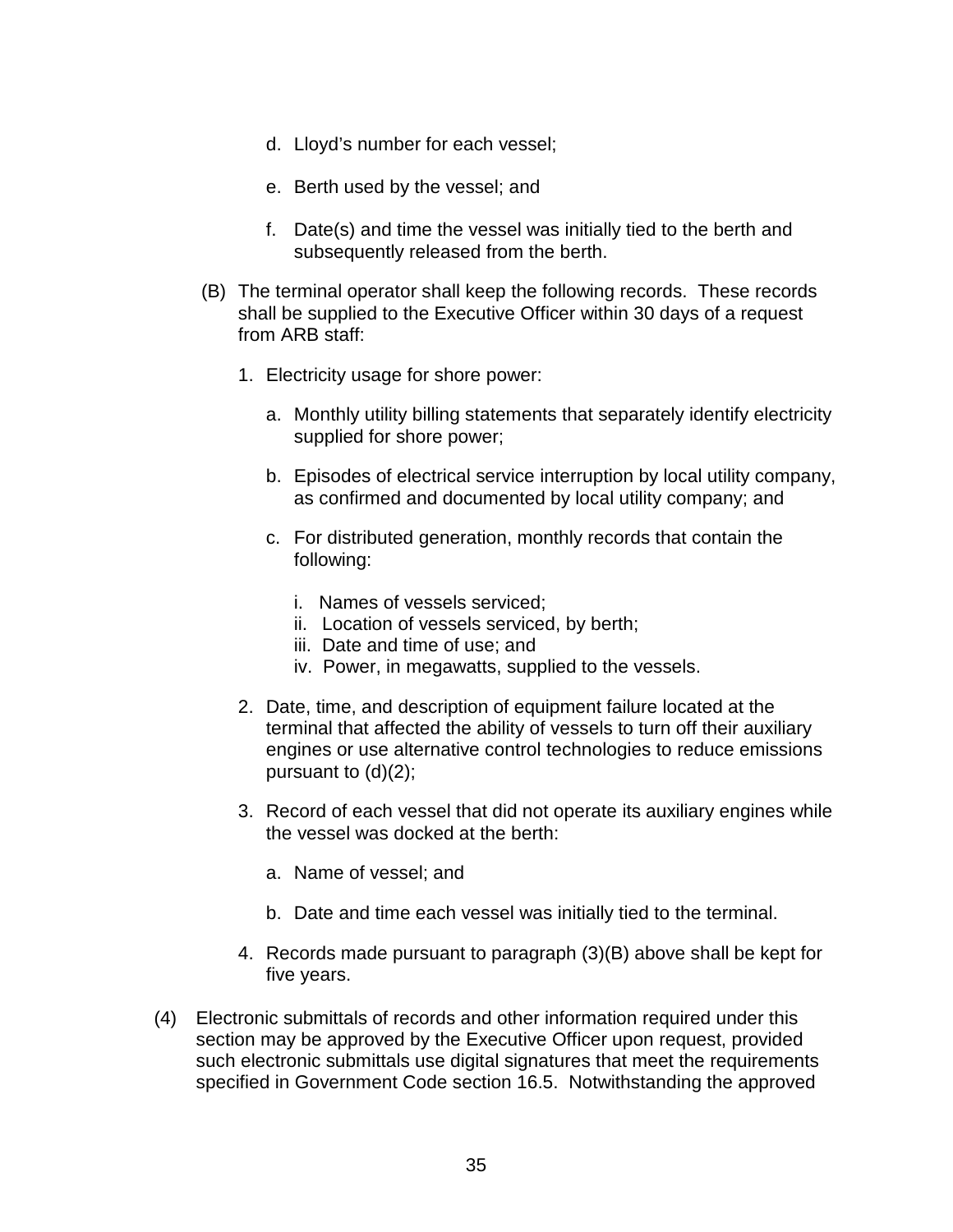submittal of electronic records, the Executive Officer may request the submittal of a hard copy of any electronic submittal.

- (h) Violations.
	- (1) Except as otherwise specified in this subsection, any person who is subject to this section and commits a violation of any provision, prohibition, limit, standard, criteria, or requirement in this section is subject to the penalties, injunctive relief, and other remedies specified in Health and Safety Code section 42400 et seq., other applicable sections in the Health and Safety Code; and other applicable provisions as provided under California law for each violation. Nothing in this section shall be construed to limit or otherwise affect any applicable penalties or other remedies available under federal law.
	- (2) Except as otherwise specified in this subsection, any failure to meet any provision, prohibition, limit, standard, criteria, or requirement in this section, including but not limited to the applicable emission limits for supplied shore power and hours of engine operation limits, shall constitute a single, separate violation of this section for each hour that a person operates the auxiliary diesel engine until such provision, prohibition, limit, standard, criteria, or requirement has been met.
		- (A) The number of violations if the provisions of  $(d)(1)$  are not satisfied are determined as given below:
			- 1. If the fleet fails to achieve the baseline power reduction requirement as specified in  $(d)(1)(A)$ ,  $(d)(1)(B)$ , or  $(d)(1)(C)$ , the number of violations shall be determined with the formula in (h)(2)(C)1;
			- 2. If the fleet fails to achieve the applicable percentage of visits satisfying  $(d)(1)(D)$  as specified in  $(d)(1)(A)$ ,  $(d)(1)(B)$ , or  $(d)(1)(C)$ , the number of violations shall be determined with the formula in  $(h)(2)(C)2;$
			- 3. If the fleet fails to achieve both the baseline power reduction and the applicable percentage of visits satisfying (d)(1)(D) as specified in  $(d)(1)(A)$ ,  $(d)(1)(B)$ , or  $(d)(1)(C)$ , the number of violations shall be determined with the formula in (h)(2)(C)3; and
			- 4. If a vessel subject to (d)(1)(I) does not use shore power for every visit to terminals that have available shore power, the number of violations shall be determined with the formula in (h)(2)(C)2.
		- $(B)$  If the emission reductions, pursuant to  $(d)(2)$ , do not achieve the applicable percentage of reduction, the number of violations shall be determined with the formula in (h)(2)(C)4.